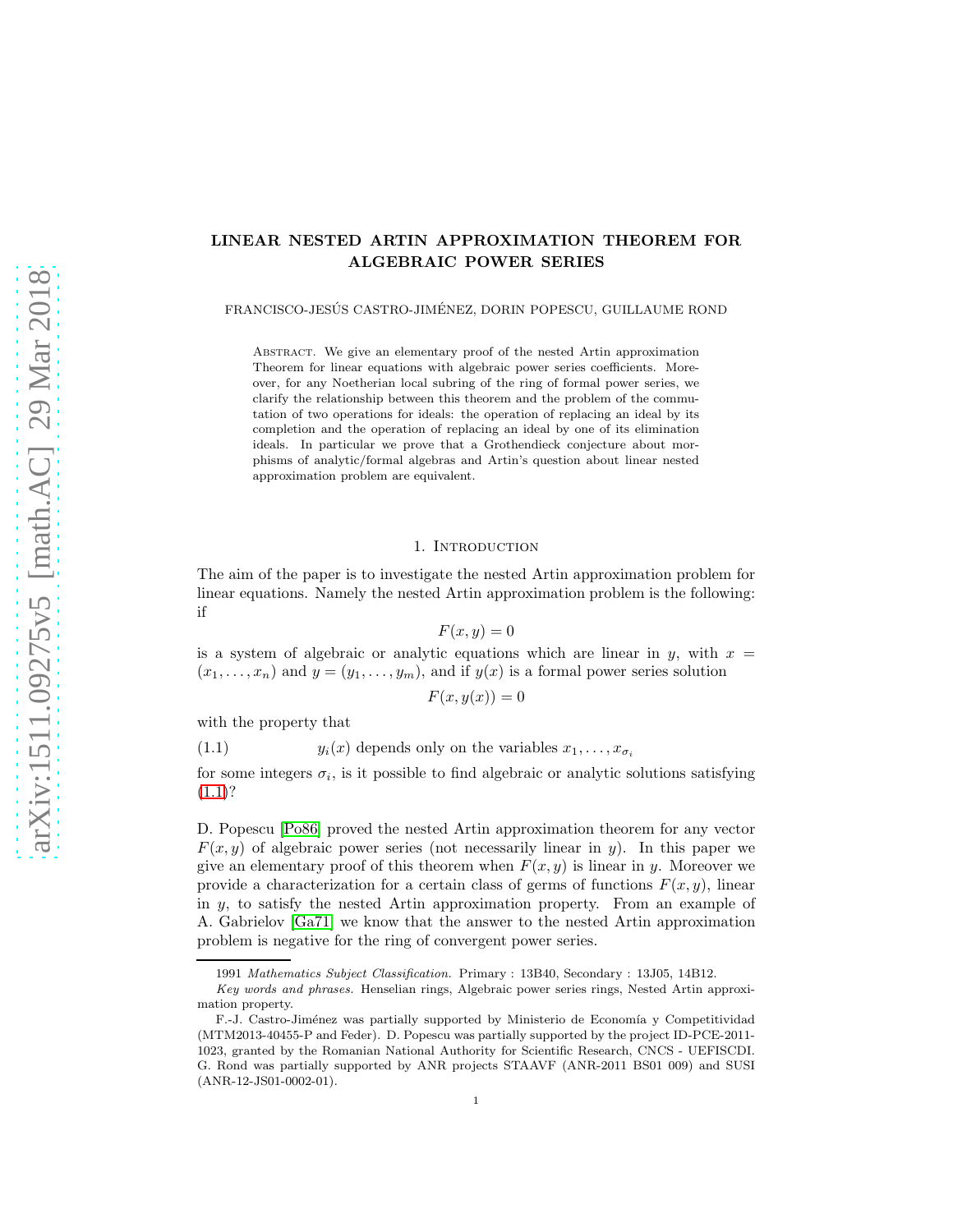In order to explain the situation let us consider the following theorem (proven by M. Artin in characteristic zero and by M. André in positive characteristic):

<span id="page-1-0"></span>**Theorem 1.1.** [\[Ar68\]](#page-15-2)[\[An75\]](#page-15-3) Let k be a complete valued field and let  $F(x, y)$  be a *vector of convergent power series in two sets of variables* x *and* y*. Assume given a formal power series solution*  $\hat{y}(x)$  *vanishing at* 0*,* 

$$
F(x,\widehat{y}(x))=0.
$$

*Then, for any*  $c \in \mathbb{N}$ *, there exists a convergent power series solution*  $\tilde{y}(x)$ *,* 

$$
F(x,\widetilde{y}(x))=0
$$

*which coincides with*  $\hat{y}(x)$  *up to degree c*,

$$
\widetilde{y}(x) \equiv \widehat{y}(x) \text{ modulo } (x)^c.
$$

Then M. Artin (see [\[Ar71,](#page-15-4) p.7]) asked, whether or not, given a formal solution  $\widehat{y}(x) = (\widehat{y}_1(x), \ldots, \widehat{y}_m(x))$  satisfying

$$
\widehat{y}_j(x) \in \mathbb{k}[\![x_1, \ldots, x_{\sigma_j}]\!]\quad \forall j
$$

for some integers  $\sigma_j \in \{1, \ldots, n\}$ , there exists a convergent solution  $\tilde{y}(x)$  as in Theorem 1.1 such that

 $\widetilde{y}_j(x) \in \mathbb{k}\{x_1,\ldots,x_{\sigma_j}\}$   $\forall j$ .

Shortly after, A. Gabrielov [\[Ga71\]](#page-15-1) gave an example showing that the answer to Artin's question is negative in general.

On the other hand since Theorem [1.1](#page-1-0) remains valid if we replace convergent power series by algebraic power series (cf. [\[Ar69\]](#page-15-5)) the question of M. Artin is also relevant in this context and in this case this question has a positive answer. Let us recall that a formal power series  $f(x) \in \mathbb{K}[\![x_1, \ldots, x_n]\!]$  is called *algebraic* if it is algebraic over the ring of polynomials  $\mathbb{K}[x_1, \ldots, x_n]$ . The ring of algebraic power series is denoted by  $\mathbb{k}\langle x_1, \ldots, x_n \rangle$ . Indeed after A. Gabrielov gave a negative answer to Artin's question, D. Popescu showed that it has a positive answer in the case the ring of convergent power series is replaced by the ring of algebraic power series:

<span id="page-1-1"></span>**Theorem 1.2.** [\[Po86\]](#page-15-0) Let  $\&$  be a field and  $F(x, y)$  be a vector of algebraic power *series in two sets of variables* x *and* y*. Assume given a formal power series solution*  $\widehat{y}(x) = (\widehat{y}_1(x), \ldots, \widehat{y}_m(x))$  *vanishing at* 0*,* 

$$
F(x,\hat{y}(x)) = 0.
$$

*Moreover let us assume that*  $\hat{y}_j(x) \in \mathbb{K}[x_1, \ldots, x_{\sigma_j}], 1 \leq j \leq m$ , for some integers  $\sigma_j, 1 \leq \sigma_j \leq n$ .

*Then for any*  $c \in \mathbb{N}$  *there exists an algebraic power series solution*  $\tilde{y}(x)$  *such that for all*  $j$ *,*  $\widetilde{y}_j(x) \in \mathbb{k} \langle x_1, \ldots, x_{\sigma_j} \rangle$  *and*  $\widetilde{y}(x) - \widehat{y}(x) \in (x)^c$ *.* 

Let us remark that if  $F(x, y)$  is a vector of polynomials in y with coefficients in  $\mathbb{k}\langle x \rangle$ we may drop the condition that  $\hat{y}(x)$  vanishes at 0 by replacing  $F(x, y)$  (resp.  $\hat{y}(x)$ ) by  $F(x, y + \hat{y}(0))$  (resp.  $\hat{y}(x) - \hat{y}(0)$ ). This result has a large range of applications (see [\[FB12\]](#page-15-6), [\[Mir12\]](#page-15-7) or [\[Sh10\]](#page-15-8) for some recent examples). Its proof relies on an idea of Kurke from 1972 and the Artin approximation property of rings of type  $\kappa |x| \langle z \rangle$ based on the General Néron Desingularization Theorem which is quite involved (see [\[Po86\]](#page-15-0) or [\[Sw98\]](#page-15-9)).

The first goal of this paper is to provide a new and elementary proof of Theorem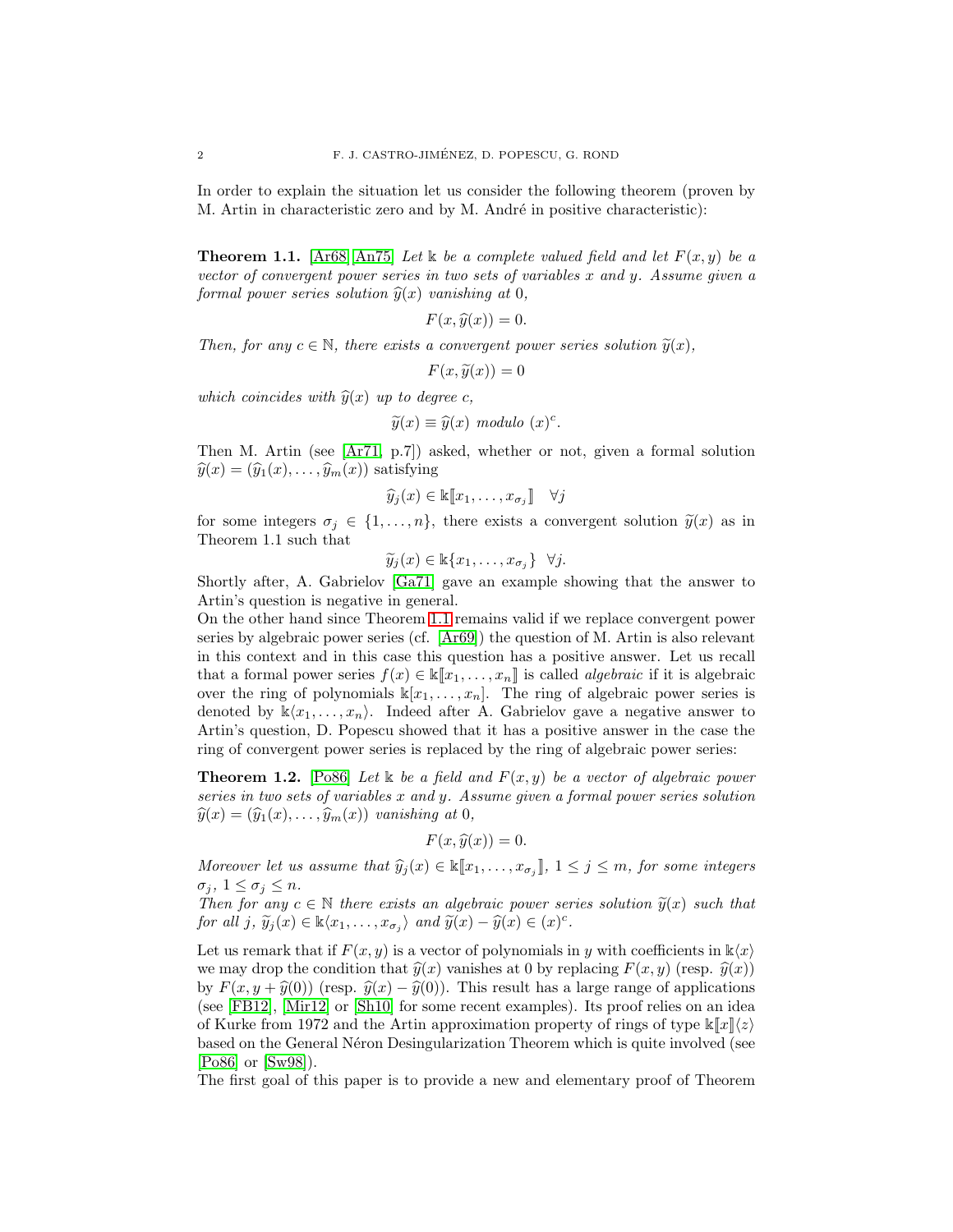[1.2](#page-1-1) for equations  $F(x, y) = 0$  which are linear in y (see Theorem [3.1\)](#page-3-0). This shows that Theorem [1.2](#page-1-1) is really easier in the case  $F(x, y)$  is linear in y. Let us mention that in the case where there is only one nest (i.e. when there is a given  $k \leq n$  such that  $\sigma_i = k$  or n for every i) this has been already proven by E. Bierstone and P. Milman (see Theorem 12.6 [\[BM87\]](#page-15-10)). In fact our proof is based on a reduction to this case.

In the second part of this paper we investigate the relationship between Artin's question and the following conjecture of A. Grothendieck (see [\[Gr60,](#page-15-11) p. 13-08]):

*If*  $\varphi$  :  $\mathbb{C}\{x\}/I \longrightarrow \mathbb{C}\{y\}/J$  *is an injective morphism of analytic algebras then the corresponding morphism*  $\hat{\varphi} : \mathbb{C}[\![x]\!]/I\mathbb{C}[\![x]\!] \longrightarrow \mathbb{C}[\![y]\!]/J\mathbb{C}[\![y]\!]$  *is again injective.* 

In fact the counterexample of A. Gabrielov to Artin's question is built from a counterexample to the conjecture of A. Grothendieck he gave in [\[Ga71\]](#page-15-1). Even if it is obvious that the counterexample of Gabrielov to Grothendieck's conjecture provides a negative answer to the question of M. Artin, the relationship between these two problems is not clear in general.

The second goal of this paper is to clarify the relationship between Grothendieck's conjecture and Artin's question. We show in a general framework (i.e. not only for the rings of convergent power series or algebraic power series but for more general families of rings - cf. Definition [4.1\)](#page-6-0) that Grothendieck's conjecture is equivalent to the question of M. Artin in the case where  $F(x, y)$  is linear in y (see Theorem [4.9\)](#page-8-0). Let us mention that it is well known that Grothendieck's conjecture is equivalent to Artin's question for some very particular  $F(x, y)$  which are linear in y (see [\[Be77\]](#page-15-12) and [\[Ro08\]](#page-15-13)) but, to the best of our knowledge, it was not known that they are equivalent for all  $F(x, y)$  linear in y.

We also prove (see Theorem [4.9\)](#page-8-0) that these two problems are equivalent to the problem of the commutation of two operations: the operation of replacing an ideal by its completion and the operation of replacing an ideal by one of its elimination ideals (see [4.2\)](#page-7-0).

Finally we mention that the question of Grothendieck has been widely studied in the case of convergent power series rings and it has been shown that the answer is positive for some particular cases (see for instance [\[AvdP70\]](#page-15-14), [\[Ga73\]](#page-15-15), [\[EH77\]](#page-15-16), [\[Mil78\]](#page-15-17), [\[Iz89\]](#page-15-18) or [\[To90\]](#page-15-19)). One of them, similar to our situation, is the case of a morphism  $\varphi : \Bbbk\{x\}/I \longrightarrow \Bbbk\{y\}/J$  where the images of the  $x_i$  are algebraic power series and the ideals  $I$  and  $J$  are prime and generated by algebraic power series. For such morphisms it is shown that  $\varphi$  is injective if and only if  $\hat{\varphi}$  is injective (it has been proven in several steps in [\[To76\]](#page-15-20), [\[Be77\]](#page-15-12), [\[Mil78\]](#page-15-17) and [\[Ro09\]](#page-15-21)).

### 2. Acknowledgements

This research was started in the frame of the Jean Morlet Chair Artin Approximation in Singularity Theory, held at CIRM (Marseille, France) from January until June 2015. The Chair was held by Prof. Herwig Hauser and the Local Project Leader was the third author. We are grateful for the hospitality and support of CIRM during the main stage of this work. We would like to thank Profs. H. Hauser and M.E. Alonso for their very useful comments and suggestions. We also would like to thank E. Bierstone for having indicated to us the reference [\[BM87\]](#page-15-10) where is proven a result similar to our Proposition [3.3.](#page-4-0)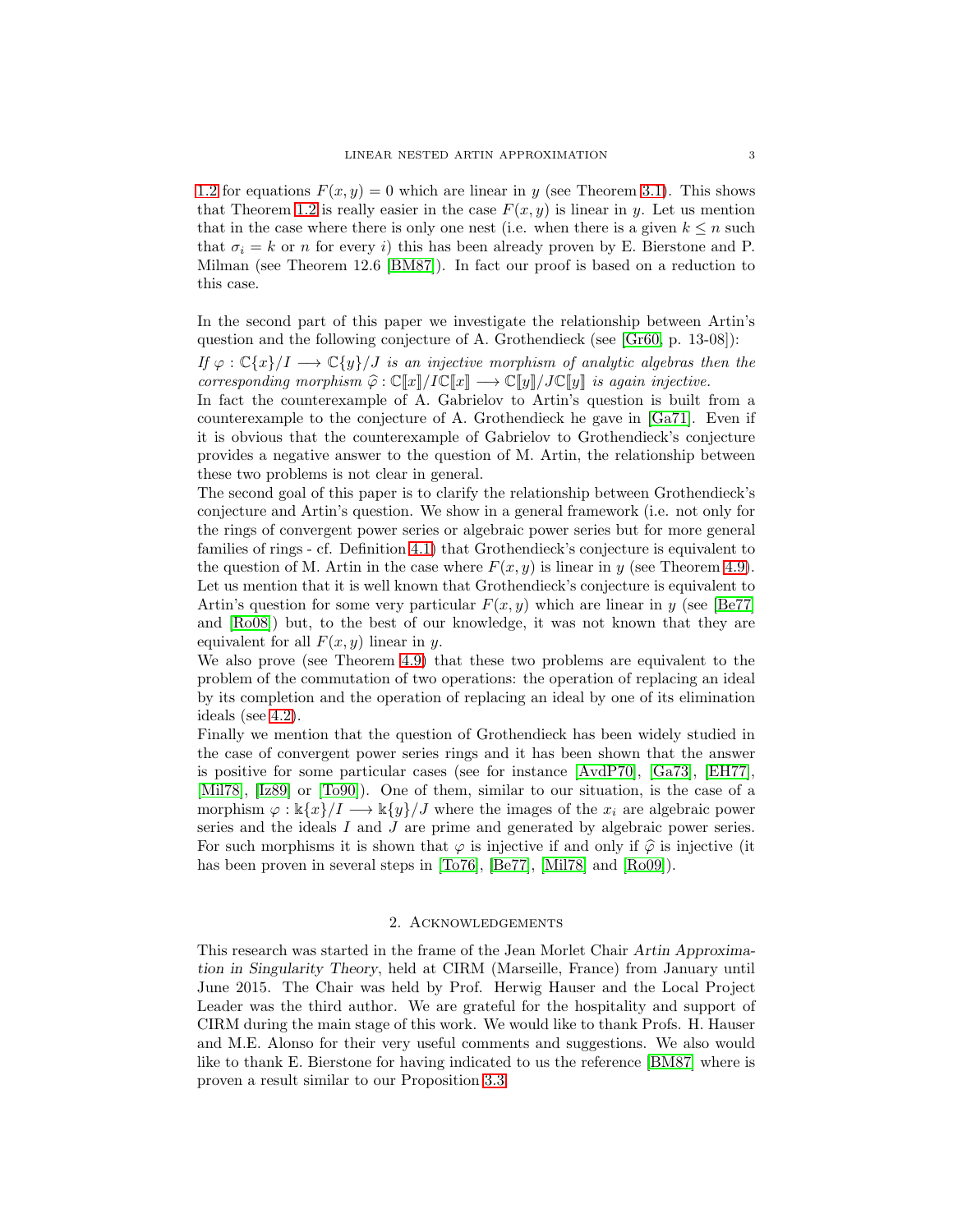#### 3. Linear Nested Artin Approximation for algebraic series

We will prove the following linear version of Theorem [1.2:](#page-1-1)

<span id="page-3-0"></span>Theorem 3.1 (Linear Nested Artin Approximation Theorem). *Let* m, n, p *be positive integers,* T *be a*  $p \times m$  *matrix with entries in*  $\mathbb{k}\langle x \rangle := \mathbb{k}\langle x_1, \ldots, x_n \rangle$ , b =  $(b_1, \ldots, b_p) \in \mathbb{k}\langle x \rangle^p$  and  $\sigma : \{1, \ldots, m\} \longrightarrow \{1, \ldots, n\}$  be a map. Let  $y = (y_1, \ldots, y_m)$ *be a vector of new variables. Then for any solution*  $\hat{y}(x)$  *in* 

$$
\mathbb{k}[\![x_1,\ldots,x_{\sigma(1)}]\!]\times\cdots\times\mathbb{k}[\![x_1,\ldots,x_{\sigma(m)}]\!]
$$

*of the following system of linear equations*

 $(Ty = b$ 

and for any integer c there exists a solution  $y(x)$  in

$$
\mathbb{k}\langle x_1,\ldots,x_{\sigma(1)}\rangle \times \cdots \times \mathbb{k}\langle x_1,\ldots,x_{\sigma(m)}\rangle
$$

*such that*  $y(x) - \hat{y}(x) \in (x)^c \mathbb{K}[[x]]^m$ .

We begin by giving some intermediate results:

<span id="page-3-1"></span>**Lemma 3.2.** Let  $(A, \mathfrak{m})$  be a complete normal local domain,  $x = (x_1, \ldots, x_n)$  and  $y = (y_1, \ldots, y_m)$ *. Let*  $B = A\llbracket x \rrbracket \langle y \rangle$  *be the algebraic closure of*  $A\llbracket x \rrbracket \llbracket y \rrbracket$  *in*  $A\llbracket x, y \rrbracket$ *and*  $f \in B$ *. Then there exist* g *in the algebraic closure*  $A\langle y, z \rangle$  of  $A[y, z]$  *in*  $A[y, z]$ *, with*  $z = (z_1, \ldots, z_s)$  *for some*  $s \in \mathbb{N}$ *, and*  $\hat{z} \in A[\![x]\!]^s$  *such that*  $f = g(y, \hat{z})$ *.* 

*Proof.* By replacing f by  $f - f(0, y)$  we may assume that  $f \in (x)B$ . Note that B is the Henselization of  $C = A[[x]][y]_{(\mathfrak{m},x,y)}$  by [\[Na62,](#page-15-22) 44.1] and so there exists some étale neighborhood of C containing  $\tilde{f}$ . Using for example [\[Sw98,](#page-15-9) Theorem 2.5] there exists a monic polynomial F in u over  $A\llbracket x \rrbracket[y]$  and  $h \in (\mathfrak{m}, x, y)A\llbracket x \rrbracket \langle y \rangle$ such that  $F(h) = 0$ ,  $(\partial F/\partial u)(h) \notin (\mathfrak{m}, x, y)$  and  $f \in A[\![x]\!][y, h]_{(\mathfrak{m}, x, y) \cap A[\![x]\!][y, h]}$ let us say  $f = P(y, h)/Q(y, h)$  for some  $P(y, u), Q(y, u) \in A[\![x]\!][y, u], Q(y, h) \notin$  $(\mathfrak{m}, x, y) \cap A[\![x]\!][y, h].$ 

Let us write

$$
Q(y, h) = \sum_{\alpha, i} (q_{\alpha i} + \widehat{w}_{\alpha i}) y^{\alpha} h^{i}
$$

where  $q_{\alpha i} \in A$  and  $\hat{w}_{\alpha i} \in (\mathfrak{m} + (x))A[\![x]\!]$  for every  $\alpha$ , *i*. We set

$$
\tilde{Q} = \sum_{\alpha,i} (q_{\alpha i} + w_{\alpha i}) y^{\alpha} u^i
$$

for new indeterminates  $w_{\alpha i}$ . Since  $Q(y, h) \notin (\mathfrak{m}, x, y), \hat{w}_{\alpha i} \in (\mathfrak{m} + (x))A[\![x]\!]$  and  $h \in$  $(\mathfrak{m}, x, y)A\llbracket x \rrbracket \langle y \rangle$ , we have that  $q_{00}$  is a unit of A. So  $\tilde{Q}$  is invertible in  $A\langle y, u, w_{\alpha,i} \rangle$ . Moreover

$$
\tilde{Q}^{-1}(y,h,\hat{w}_{\alpha i}) = Q(y,h)^{-1}
$$

by uniqueness of the inverse.

Thus by adding the new  $w_{\alpha i}$  and the coefficients of P from  $A[\![x]\!]$  as new  $\hat{w}$ , we see that our lemma works for f as soon as it works for h. So we can replace f by h and assume  $f \in (\mathfrak{m}, x, y)A[\![x]\!](y)$ ,  $F(f) = 0$  and  $F'(f) := (\partial F/\partial u)(f) \notin (\mathfrak{m}, x, y)$ . Let us write  $F = \sum_{\alpha,j} F_{\alpha j} y^{\alpha} u^j$  for some  $F_{\alpha j} \in A[[x]].$ 

Set  $\widehat{z}_{\alpha i} = F_{\alpha i} - F_{\alpha i}(0) \in (x)A[\![x]\!], \ \widehat{z} = (\widehat{z}_{\alpha i})$  and  $G := G(y, u, z) = \sum_{\alpha i} (F_{\alpha i}(0) +$  $(z_{\alpha i})y^{\alpha}u^{i}$  for some new variables  $z = (z_{\alpha i})$ . We have  $G(y, u, \hat{z}) = F$ . Set  $G' = \hat{S}(z_{\alpha i})$  $\partial G/\partial u$ . As

$$
G(y, f, 0) \equiv G(y, f, \hat{z}) \equiv F(f) \equiv 0 \text{ modulo } (\mathfrak{m}, x, y, u),
$$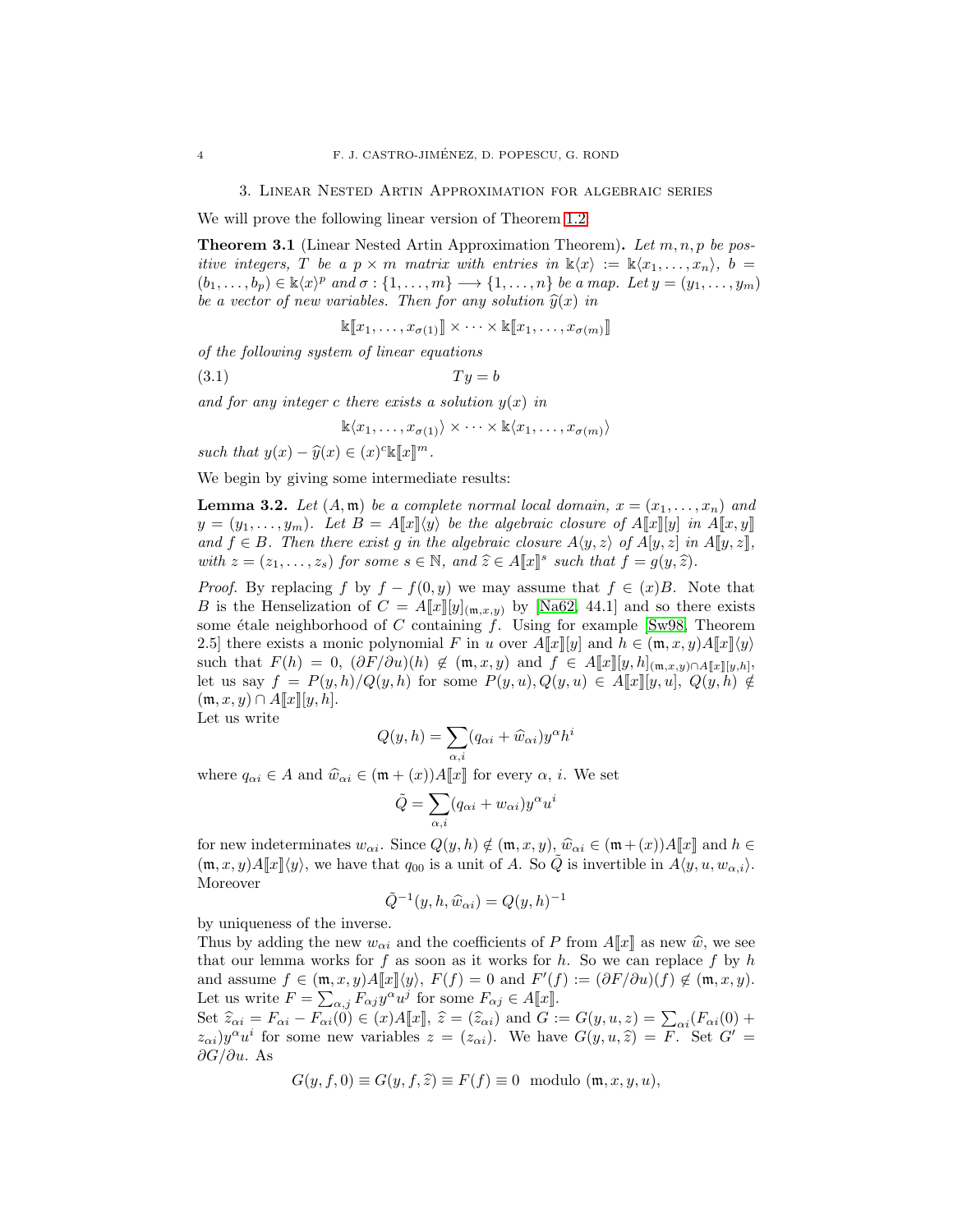$$
G'(y, f, 0) \equiv G'(y, f, \hat{z}) \equiv F'(f) \not\equiv 0 \text{ modulo } (\mathfrak{m}, x, y, u)
$$

we get  $G(y, 0, z) \equiv 0$ ,  $G'(y, 0, z) \not\equiv 0$  modulo  $(\mathfrak{m}, y, z)A(y, z)$ . By the Implicit Function Theorem there exists  $g \in (\mathfrak{m}, y, z)A\langle y, z \rangle$  such that  $G(y, g, z) = 0$ . It follows that  $G(y, g(y, \hat{z}), z) = 0$ . But  $F = G(y, u, \hat{z}) = 0$  has just one solution  $u = f$  in  $(\mathfrak{m}, x, y)B$  by the Implicit Function Theorem and so  $f = g(y, \hat{z})$ .

 $\Box$ 

The following result can be rephrased as a particular case of Theorem 12.6 [\[BM87\]](#page-15-10), and the proof we give here, for the sake of completeness, follows essentially the same principle as the proof given in [\[BM87\]](#page-15-10).

<span id="page-4-0"></span>**Proposition 3.3.** We set  $x = (x_1, \ldots, x_n)$  and  $y = (y_1, \ldots, y_m)$  and let M be a submodule of  $\mathbb{k}\langle x,y\rangle^p$ . Then

$$
\Bbbk[\![x]\!](M \cap \Bbbk\langle x \rangle^p) = \widehat{M} \cap \Bbbk[\![x]\!]^p
$$

*where*  $\widehat{M} = \mathbb{K}[\![x, y]\!]M$  *denotes the*  $(x, y)$ *-adic completion of* M*. Moreover, if*  $c \in \mathbb{N}$  $and \hat{u} = \sum_{i=1}^{r} \hat{v}_i \omega_i \in \widehat{M} \cap \mathbb{K}[\![x]\!]^p$  for some  $\omega_i \in M$ ,  $\hat{v}_i \in \mathbb{K}[\![x, y]\!]$  then there exist  $v_{ic} \in \mathbb{k}\langle x, y \rangle$  such that  $v_{ic} \equiv \widehat{v}_i \mod{u}$   $(x, y)^c \mathbb{k}[x, y]$ ,  $u_c = \sum_{i=1}^t v_{ic} \omega_i \in M \cap \mathbb{k}\langle x \rangle^p$ and  $\hat{u}$  *is the limit of*  $(u_c)_c$  *in the*  $(x)$ *-adic topology.* 

*Proof.* Of course we always have  $\kappa[[x]](M \cap \kappa\langle x \rangle^p) \subset \widehat{M} \cap \kappa[[x]]^p$ . So we only have to prove the opposite inclusion.

Let  $\omega_1, \ldots, \omega_r$  be generators of M and  $\widehat{u}(x)$  be an element of  $\widehat{M} \cap \Bbbk[\![x]\!]^p$ . Such an element  $\hat{u}(x)$  has the form

(3.2) 
$$
\widehat{u}(x) = \sum_{\ell=1}^r \widehat{v}_\ell(x, y) \omega_\ell
$$

for some formal power series  $\hat{v}_{\ell}(x, y)$ . The components of Equation [\(3.2\)](#page-4-1) provide a system of p linear equations as follows:

$$
(3.3) \t\t T\hat{v}(x,y) = \hat{u}(x)
$$

where T is a  $p \times r$  matrix with entries in  $\mathbb{k}\langle x, y \rangle$  and  $\widehat{v}(x, y)$  is the vector of entries  $\widehat{v}_{\ell}(x, y)$ .

The morphism  $\Bbbk[\![x]\!](y) \longrightarrow \Bbbk[\![x, y]\!]$  being faithfully flat, for any integer c there exists a solution  $\tilde{v}(x, y) \in \mathbb{k}[\![x]\!](y)$ <sup>r</sup> of [\(3.3\)](#page-4-2) such that

<span id="page-4-2"></span><span id="page-4-1"></span>
$$
\widetilde{v}(x,y) - \widehat{v}(x,y) \in (x,y)^c \mathbb{k}[\![x,y]\!]^r.
$$

Indeed, choose  $v'(x, y) \in \mathbb{K}[\![x]\!](y)^r$  such that  $v'(x, y) - \widehat{v}(x, y) \in (x, y)^c \mathbb{K}[\![x, y]\!]$ . By faithfully flatness the linear system

$$
\widehat{u}(x) = \sum_{\ell=1}^r v_\ell \omega_\ell, \ v'(x, y) - v = \sum_{|\alpha|+|\beta|=c} x^\alpha y^\beta w_{\alpha,\beta}
$$

has a solution  $\tilde{v}(x, y)$ ,  $\tilde{w}(x, y)$  in  $\kappa[x\psi]$  since it has one in  $\kappa[x, y]$ . Thus from now on we may assume that  $\hat{v}(x, y) \in \kappa[x](y)^r$ . By Lemma [3.2](#page-3-1) there exist a new set of variables  $z = (z_1, \ldots, z_s)$ , algebraic power series  $g_\ell(y, z) \in \mathbb{k} \langle y, z \rangle$ for  $1 \leq \ell \leq r$  and formal power series  $\widehat{z}_1(x), \ldots, \widehat{z}_s(x) \in (x)$ k $\llbracket x \rrbracket$  such that

$$
\widehat{v}_{\ell}(x,y)=g_{\ell}(y,\widehat{z}_1(x),\ldots,\widehat{z}_s(x)).
$$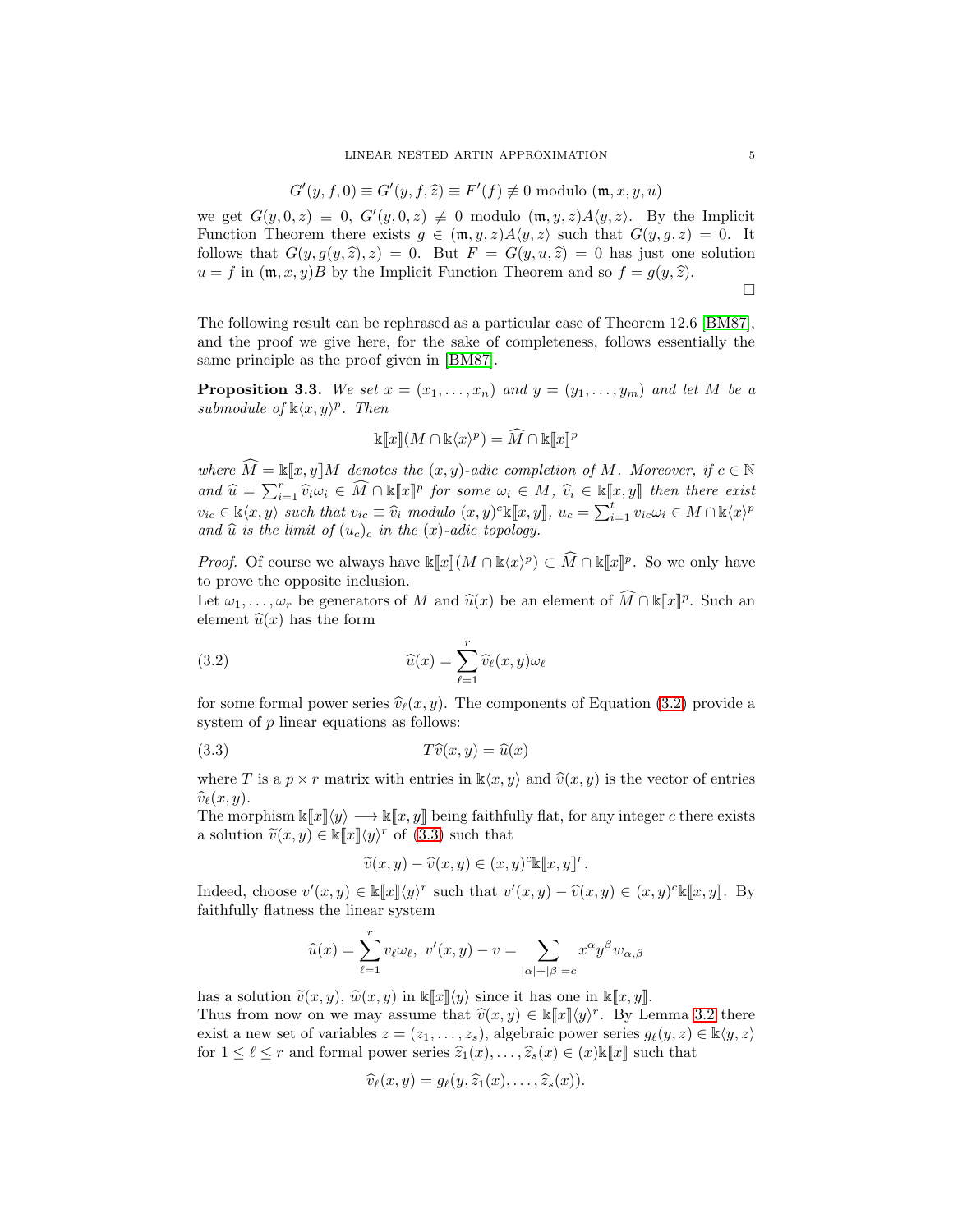Then, by replacing  $v_{\ell}$  by  $g_{\ell}(y, z)$  for  $\ell = 1, \ldots, r$  in the linear system of equations  $T \cdot v = \hat{u}(x)$  we obtain a new system of (non linear) equations

$$
f(x, y, \widehat{u}(x), \widehat{z}(x)) = 0
$$

where  $f(x, y, u, z)$  is a vector of algebraic power series.

Let  $\mathcal I$  denote the ideal of  $\mathbb k\langle x, u, z\rangle$  generated by all the coefficients of the monomials in y in the expansion of the components of f as power series in  $(y_1, \ldots, y_m)$ . Let  $h_1, \ldots, h_t$  be a system of generators of  $\mathcal I$ . By assumption  $(\widehat{u}(x), \widehat{z}(x))$  is a formal power series solution of the system

(3.4) 
$$
h_1(x, u, z) = \cdots = h_t(x, u, z) = 0.
$$

Thus by Artin Approximation Theorem for algebraic power series [\[Ar69\]](#page-15-5), for any integer  $c \ge 0$  there exists  $(\tilde{u}(x), \tilde{z}(x)) \in \mathbb{k}\langle x \rangle^{p+s}$  solution of the system [\(3.4\)](#page-5-0) with

<span id="page-5-0"></span>
$$
\widetilde{u}_{\kappa}(x) - \widehat{u}_{\kappa}(x) \in (x)^{c} \mathbb{K}[\![x]\!], \widetilde{z}_{k}(x) - \widehat{z}_{k}(x) \in (x)^{c} \mathbb{K}[\![x]\!] \quad \forall \kappa, k.
$$

Thus  $(\tilde{u}(x), \tilde{v}(x, y))$  is a solution of the system [\(3.3\)](#page-4-2) where

$$
\widetilde{v}_{\ell}(x,y)=g_{\ell}(y,\widetilde{z}_1(x),\ldots,\widetilde{z}_s(x))\ \ \forall \ell.
$$

In particular  $\widetilde{u}(x) \in M \cap \mathbb{k}\langle x \rangle^p$  and  $M \cap \mathbb{k}\langle x \rangle^p$  is dense in  $\widehat{M} \cap \mathbb{k}\langle x \rangle$ . Moreover by Taylor's formula we have that

$$
\widetilde{v}_{\ell}(x, y) - \widehat{v}_{\ell}(x, y) \in (x, y)^{c} \mathbb{K}[\![x, y]\!]
$$
 for  $1 \le \ell \le r$ .

 $\Box$ 

The next theorem is a key result to reduce the proof of Theorem [3.1](#page-3-0) to the case of only one nest (i.e. when there is  $k \leq n$  such that  $\sigma_i = k$  or n for every i). This one nest case is Proposition [3.3.](#page-4-0) As we have previously said, the linear one nest case was proven by E. Bierstone and P. Milman (see Theorem 12.6 [\[BM87\]](#page-15-10)).

<span id="page-5-1"></span>**Theorem 3.4.** Let  $M \subset \mathbb{K}\langle x \rangle^p$  be a finitely generated  $\mathbb{K}\langle x \rangle$ -submodule and  $\sigma$ :  $\{1, \ldots, p\} \longrightarrow \{1, \ldots, n\}$  *be a weakly increasing function. Then* 

$$
\mathcal{N} = M \cap (\mathbb{K}\langle x_1,\ldots,x_{\sigma(1)}\rangle \times \ldots \times \mathbb{K}\langle x_1,\ldots,x_{\sigma(p)}\rangle)
$$

*is dense in*

 $\mathcal{N}' = (\& \llbracket x \rrbracket M) \cap (\& \llbracket x_1, \ldots, x_{\sigma(1)} \rrbracket \times \ldots \times \& \llbracket x_1, \ldots, x_{\sigma(p)} \rrbracket).$ 

*Moreover, if*  $c \in \mathbb{N}$  and  $\widehat{u} = \sum_{i=1}^t \widehat{v}_i \omega_i \in \mathcal{N}'$  for some  $\omega_i \in M$ ,  $\widehat{v}_i \in \mathbb{k}[\![x]\!]$  then there  $\widetilde{v}_i = \widetilde{v}_i$  *such that*  $v_i \equiv \widehat{v}_i$  *modulo*  $(x)^c \mathbb{K}[\![x]\!], u_c = \sum_{i=1}^t v_i c_i \omega_i \in \mathcal{N}$  and  $\widehat{u}$  is *the limit of*  $(u_c)_c$  *in the*  $(x)$ *-adic topology.* 

*Proof.* Apply induction on p, the case  $p = 1$  being done in Proposition [3.3.](#page-4-0) Assume that  $p > 1$ . We may reduce to the case when  $\sigma(p) = n$  replacing M by M  $\cap$  $\Bbbk\langle x_1,\ldots,x_{\sigma(p)}\rangle^p$  if  $\sigma(p) < n$ . Let

$$
q:\Bbbk[\![x]\!]^p\rightarrow \Bbbk[\![x]\!]^{p-1}
$$

be the projection on the first  $p-1$  components and

$$
q':\Bbbk[\![x]\!]^p\to\Bbbk[\![x]\!]
$$

be the projection on the last component. Let  $\hat{u} = (\hat{u}_1, \dots, \hat{u}_p) \in \mathcal{N}'$ , and  $M_1 =$  $q(M)$ . Assume that  $\hat{u} = \sum_{i=1}^{t} \hat{v}_i \omega_i$  for some  $\hat{v}_i \in \mathbb{K}[\![x]\!], \ \omega_i \in M$ . By the induction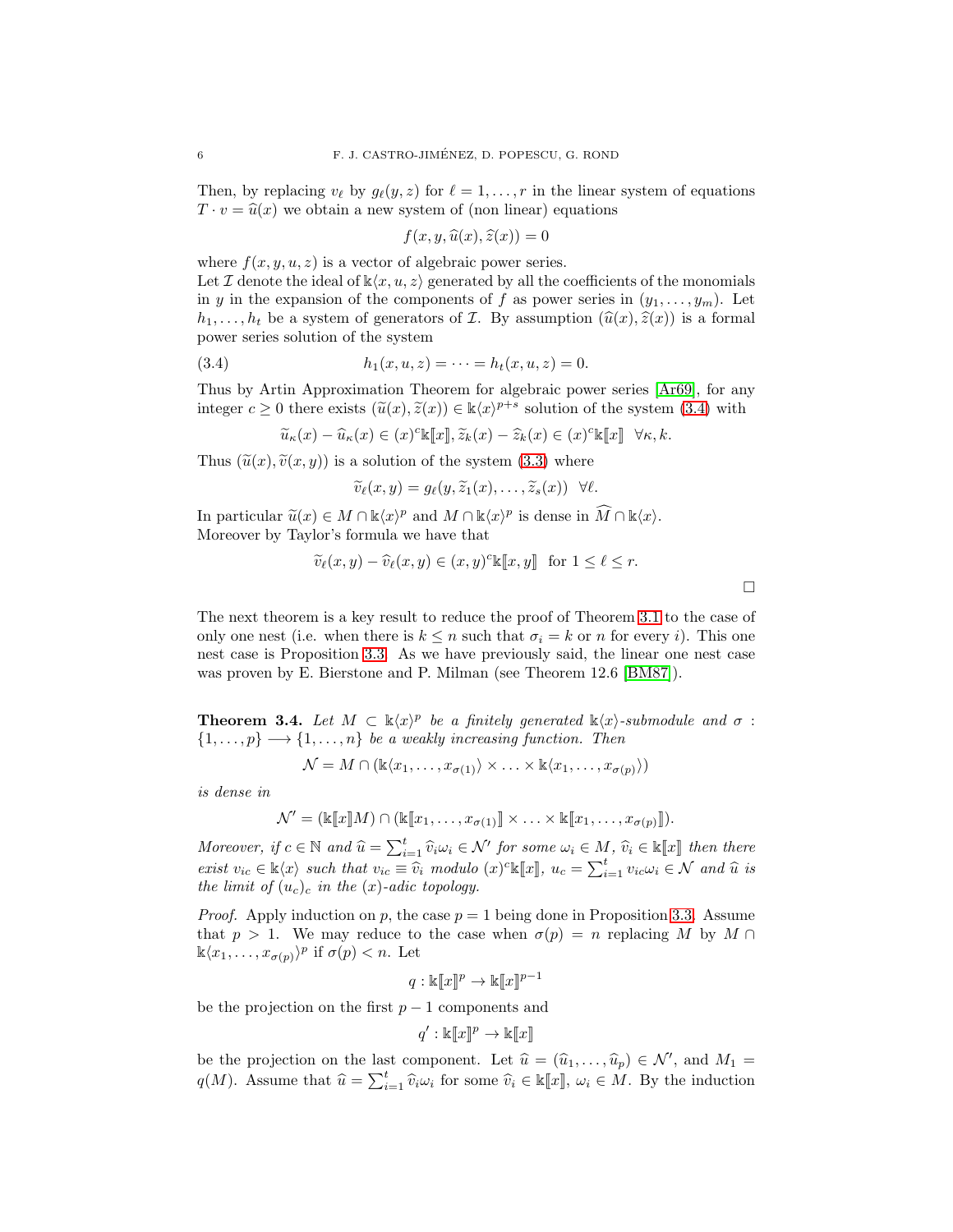hypothesis applied to  $M_1$  and  $q(\hat{u})$ , for every  $c \in \mathbb{N}$  there exists  $v_{ic} \in \mathbb{k}\langle x \rangle$  with  $v_{ic} \equiv \hat{v}_i \text{ modulo } (x)^c \mathbb{K}[\![x]\!]$  such that

$$
u'_{c} = \sum_{i=1}^{t} v_{ic} q(\omega_{i}) \in q(\mathcal{N}) = M_{1} \cap (\mathbb{K}\langle x_{1}, \ldots, x_{\sigma(1)} \rangle \times \ldots \times \mathbb{K}\langle x_{1}, \ldots, x_{\sigma(p-1)} \rangle)
$$

and  $q(\widehat{u})$  is the limit of  $(u'_c)_c$  in the  $(x)$ -adic topology.

Now, let  $u''_c = \sum_{i=1}^t v_{ic} q'(\omega_i) \in \mathbb{R} \langle x_1, \ldots, x_n \rangle$ . We have  $u''_c \equiv q'(\widehat{u})$  modulo  $(x)^c \llbracket x \rrbracket$ . Then  $u_c = (u'_c, u''_c) = \sum_{i=1}^t v_{ic} \omega_i \in \mathcal{N}$  since  $\sigma(p) = n$ ,  $u_c \equiv \hat{u}$  modulo  $(x)^c \mathbb{K}[x]^p$  and  $\widehat{u}$  is the limit of  $\widehat{(u_c)_c}$  in the  $(x)$ -adic topology.

 $\Box$ 

*Proof of Theorem [3.1.](#page-3-0)* First of all we may assume that  $\sigma$  is weakly increasing after permuting the  $y_i$ .

If  $b = 0$  then it is enough to apply Theorem [3.4](#page-5-1) for the module M of the solutions of  $Ty = 0$  in  $A = \mathbb{k}\langle x \rangle$ . Suppose that  $b \neq 0$ . Replace the system  $Ty = b$  by the homogeneous system of linear polynomials

$$
T'y' := Ty - by_0 = 0
$$

from  $A[y_0, y]^p$  where  $y' = (y_0, y)$ . A nested formal solution  $\hat{y}$  of  $Ty = b$  in  $\mathbb{K}[[x]]^m$ with  $\hat{y}_i \in \mathbb{K}[x_1,\ldots,x_{\sigma(i)}], 1 \leq i \leq m$  induces a nested formal solution  $(\hat{y}_0, \hat{y})$ ,  $\hat{y}_0 = 1$  of  $T'y' = 0$  with  $\sigma(0) = \sigma(1)$ . As above, for all  $c \in \mathbb{N}$  we get a nested algebraic solution  $(y_0(x), y(x))$  of  $T'y' = 0$  with  $y_i(x) \in \mathbb{k}\langle x_1, \ldots, x_{\sigma(i)}\rangle$  and  $y_i(x) \equiv$  $\hat{y}_i$  modulo  $(x)^{c}$  [*x*] for all  $0 \leq i \leq m$ . In particular  $y_0(0) = 1 \neq 0$  and  $y_0(x)$  is a unit. Thus

$$
(y_0(x)^{-1}y_1(x),\ldots,y_0(x)^{-1}y_m(x))
$$

is an algebraic nested solution of  $Ty - b = 0$ . Moreover, for all  $j \ge 1$ , we have:

$$
y_0(x)^{-1}y_j(x) - \widehat{y}_j(x) = (y_0(x)^{-1} - 1)y_j(x) + (y_j(x) - \widehat{y}_j(x)) \in (x)^c.
$$

### 4. Linear nested approximation property

In the second part of this paper we generalize the method used to prove Theorem [3.1](#page-3-0) in order to show that the question of A. Grothendieck, for local subrings of the ring of formal power series, is equivalent to the nested Artin approximation property for linear equations. We begin by giving several definitions.

<span id="page-6-0"></span>**Definition 4.1.** Let k be a field. An *admissible family of rings* is an increasing sequence of rings  $\mathcal{F} = (R_n)_{n \in \mathbb{N}}$  satisfying the following properties:

- (1) For every integer  $n \geq 0$  the ring  $R_n$  is a k-subalgebra of  $\kappa[x_1, \ldots, x_n]$  (in particular  $R_0 = \mathbb{k}$ .
- (2) For every integer  $n \geq 0$ ,  $\mathbb{K}[x_1, \ldots, x_n] \subset R_n$ .
- (3) For every integer  $n > 0$  the ring  $R_n$  is a Noetherian local ring whose maximal ideal is generated by  $x_1, \ldots, x_n$ .
- (4) For every integer *n* the completion of  $R_n$  is  $\mathbb{K}[x_1, \ldots, x_n]$ .
- (5) For every integers  $m, n$  with  $0 \leq m \leq n$  we have

$$
R_n \cap \mathbb{K}[\![x_1,\ldots,x_m]\!]=R_m.
$$

When an admissible family of rings is given, any element of a member of this family is called an *admissible power series*.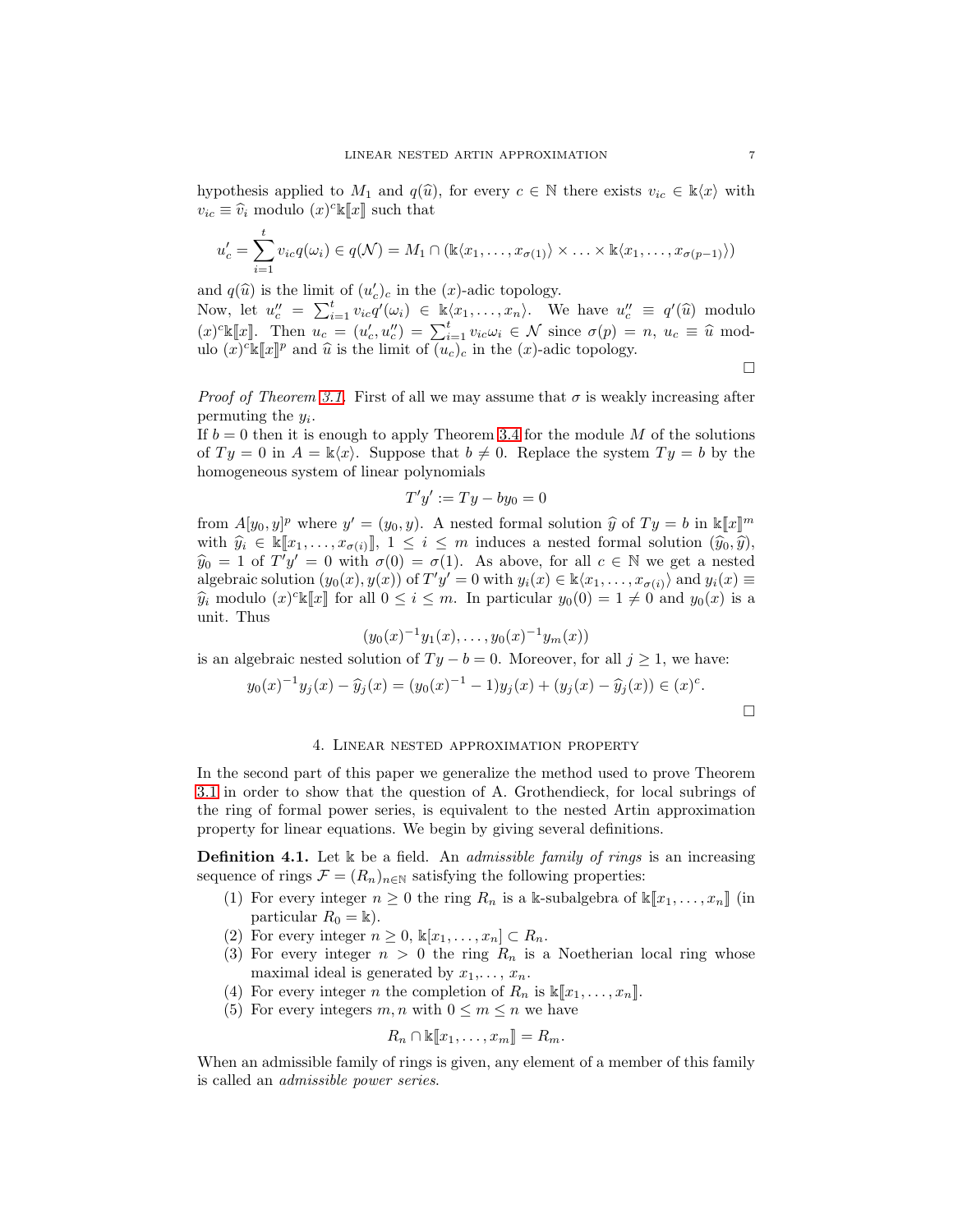Sometimes we will emphasize the dependency of  $R_n$  on the variables  $(x_1, \ldots, x_n)$ by writing  $R_n = \mathbb{k} \langle x_1, \ldots, x_n \rangle$  for  $n \in \mathbb{N}$ .

*Example* 4.2*.* The following families of rings are admissible:

- The rings of convergent power series over a valued field k.
- The rings of algebraic power series over a field k.
- The rings of formal power series.
- The rings of germs of rational functions at  $0 \in \mathbb{k}^n$ ,  $\mathbb{k}[x_1, \ldots, x_n]_{(x_1, \ldots, x_n)}$ .

4.1. Krull topology. Let (A, m) be a Noetherian local ring. The *Krull topology* of  $A$  is the topology in which the ideals  $\mathfrak{m}^c$  constitute a basis of neighborhoods of the zero of  $A$ . For a  $A$ -module  $M$  the Krull topology of  $M$  is the one in which the submodules  $\mathfrak{m}^c M$  constitute a basis of neighborhoods of the zero of M. The completion of A (resp. M) for the Krull topology is denoted by  $\hat{A}$  (resp.  $\hat{M}$ ). We have the following lemma asserting that the topological closure of a finite module and its completion coincide:

<span id="page-7-1"></span>Lemma 4.3. *(*[\[SZ58,](#page-15-23) Corollary 2, p. 257]*) If* N *is a* A*-submodule of a finite* A-module M then the closure of N in  $\widehat{M}$  is  $\hat{\widehat{N}} = \widehat{A}N$ .

**Definition 4.4.** If M is a A-module where  $(A, \mathfrak{m})$  is a Noetherian local ring and E is a subset of M, we say that an element  $f \in M$  may be approximated by elements *of*  $E$  if  $f$  is in the closure (for the Krull topology) of  $E$  in  $M$ , i.e. if for every integer c there exists  $f_c \in E$  such that  $f - f_c \in \mathfrak{m}^c M$ .

<span id="page-7-0"></span>4.2. Strong elimination property. One says that an admissible family of rings  $\mathcal{F} = (\mathbb{K} \langle x_1, \ldots, x_n \rangle)_n$  has the *strong elimination property for ideals* if for every two sets of variables x and y and every ideal I of  $\kappa \langle x, y \rangle$  we have

<span id="page-7-2"></span>(4.1) 
$$
(I \cap \mathbb{k}\langle x\rangle) \mathbb{k}[\![x]\!] = \widehat{I} \cap \mathbb{k}[\![x]\!]
$$

where  $\widehat{I}$  denotes the ideal of  $\kappa[x, y]$  generated by I.

One says that the admissible family F has the *strong elimination property for modules* if for every two sets of variables  $x$  and  $y$ , every positive integer  $p$  and every  $\&\langle x, y \rangle$ -submodule M of  $\&\langle x, y \rangle^p$  we have

<span id="page-7-3"></span>(4.2) 
$$
\mathbb{k}[\![x]\!](M \cap \mathbb{k}\langle x \rangle^p) = \widehat{M} \cap \mathbb{k}[\![x]\!]^p
$$

where  $\widehat{M}$  denotes the  $\Bbbk[\![x,y]\!]$ -submodule of  $\Bbbk[\![x,y]\!]^p$  generated by  $M$ .

*Remark* 4.5. Since  $I \cap \mathbb{k}\langle x \rangle \subset \hat{I} \cap \mathbb{k}[\![x]\!]$  (resp.  $M \cap \mathbb{k}\langle x \rangle \rangle^p \subset \widehat{M} \cap \mathbb{k}[\![x]\!]^p$ , Lemma [4.3](#page-7-1) shows that [\(4.1\)](#page-7-2) (resp. [\(4.2\)](#page-7-3)) is equivalent to say that the elements of  $\widehat{I}\cap \Bbbk[[x]]$ (resp.  $\widehat{M} \cap \Bbbk[\![x]\!]^p$ ) may be approximated by elements of  $I \cap \Bbbk\langle x \rangle$  (resp.  $M \cap \Bbbk\langle x \rangle^p$ ).

4.3. Linear nested approximation property. We say that an admissible family of rings  $\mathcal{F} = (\&\langle x_1, \ldots, x_n \rangle)_n$  has the *linear nested approximation property* if the following property holds:

For every positive integers  $m, n, p$ , every  $p \times m$  matrix T with entries in  $\mathbb{k}\langle x \rangle :=$  $\Bbbk\langle x_1,\ldots,x_n\rangle\!\rangle,$  every  $b=(b_1,\ldots,b_p)\in \Bbbk\langle\!\langle x\rangle\!\rangle^p$  and every map  $\sigma:\{1,\ldots,m\}\rangle^{\sim} \rightarrow$  $\{1,\ldots,n\}$  we have the following: let  $y=(y_1,\ldots,y_m)$  be a vector of new variables. Then the set of solutions  $y(x)$  in

$$
\mathbb{k}\langle x_1,\ldots,x_{\sigma(1)}\rangle\!\!\rangle \times \cdots \times \mathbb{k}\langle x_1,\ldots,x_{\sigma(m)}\rangle\!\!\rangle
$$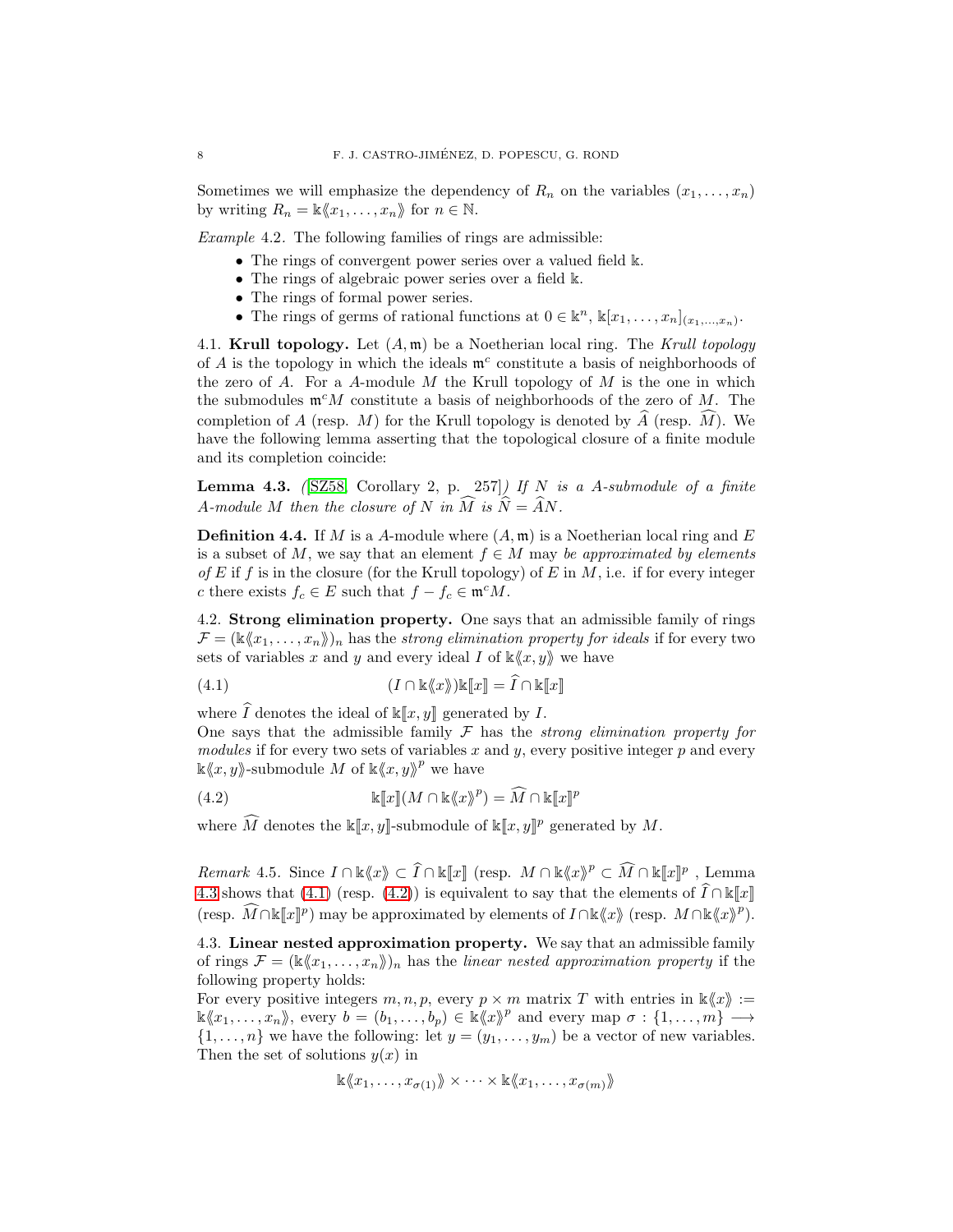of the following system of linear equations

$$
(4.3) \t\t Ty = b
$$

is dense in the set of formal solutions in

<span id="page-8-3"></span>
$$
\mathbb{k}[[x_1,\ldots,x_{\sigma(1)}]] \times \cdots \times \mathbb{k}[[x_1,\ldots,x_{\sigma(m)}]].
$$

# 4.4. Strongly injective morphisms.

<span id="page-8-1"></span>**Definition 4.6.** Let  $\varphi : A \longrightarrow B$  be a morphism of local rings. We denote by  $\widehat{\varphi}$  the induced morphism  $\widehat{A} \longrightarrow \widehat{B}$ . One says that  $\varphi$  is *strongly injective* if  $\widehat{\varphi}$  is injective.

**Definition 4.7.** We say that an admissible family of rings  $\mathcal{F} = (\mathbb{k}\langle x_1, \ldots, x_n \rangle)_n$ has the *strong injectivity property* if for every integers n and m and every ideals I of  $\kappa\langle x_1, \ldots, x_n\rangle$  and J of  $\kappa\langle y_1, \ldots, y_m\rangle$ , every injective morphism of local rings

$$
\frac{\Bbbk\langle\!\langle x\rangle\!\rangle}{I}\longrightarrow \frac{\Bbbk\langle\!\langle y\rangle\!\rangle}{J}
$$

is strongly injective.

*Remark* 4.8. Definition [4.6](#page-8-1) is not the classical one. In [\[AvdP70\]](#page-15-14) a morphism  $\varphi$ :  $A \longrightarrow B$  is called strongly injective if  $\hat{\varphi}(A) \cap B = \varphi(A)$ . This definition, which is the classical one, is stronger than the one we use in this paper. Nevertheless we will prove that if an admissible family of rings  $(\mathbb{K}\langle x_1, \ldots, x_n \rangle)_n$  has the strong injectivity property then for any morphism of local rings  $\varphi : A = \frac{\mathbb{k}\langle x \rangle}{L}$  $\frac{\langle x \rangle}{I} \longrightarrow B = \frac{\dot{\mathbb{R}} \langle y \rangle}{J}$  $\frac{N}{J}$  we have  $\widehat{\varphi}(\widehat{A}) \cap B = \varphi(A)$  (see Corollary [4.10\)](#page-8-2).

The main result of this part is the following:

<span id="page-8-0"></span>**Theorem 4.9.** For an admissible family of rings  $\mathcal{F} = (\mathbb{k} \langle x_1, \ldots, x_n \rangle)_n$  the follow*ing properties are equivalent:*

- (i) F *has the strong elimination property for ideals.*
- (ii) F *has the strong elimination property for modules.*
- (iii) F *has the linear nested approximation property.*
- (iv) F *has the strong injectivity property.*

<span id="page-8-2"></span>**Corollary 4.10.** Let  $\mathcal{F} = (\&x_1, \ldots, x_n)\|_n$  be an admissible family having the *strong injectivity property. Then for any morphism of local rings*

$$
\varphi: A = \frac{\Bbbk\langle\!\langle x \rangle\!\rangle}{I} \longrightarrow B = \frac{\Bbbk\langle\!\langle y \rangle\!\rangle}{J}
$$

*we have*

$$
\widehat{\varphi}(\widehat{A}) \cap B = \varphi(A).
$$

*In particular if*  $\widehat{\varphi}$  *is surjective then*  $\varphi$  *is surjective too.* 

*Proof.* Clearly  $\varphi(A) \subset \widehat{\varphi}(\widehat{A}) \cap B$ . Let us prove the reverse inclusion. We can replace  $\varphi$  by  $\varphi \circ \pi$  where  $\pi : \mathbb{k}\langle x \rangle \longrightarrow \frac{\mathbb{k}\langle x \rangle}{I}$  is the natural quotient morphism. This allows us to assume that  $I = 0$  and  $A = \mathbb{k}\langle x \rangle$ . Let  $\widehat{f} \in \mathbb{k}[[x]]$  such that  $\widehat{\varphi}(\widehat{f}) = b \in B$ . Let us denote by  $\varphi_i(y)$  an admissible power series of  $\Bbbk\langle y \rangle$ which is the image of  $x_i$  by  $\varphi$  modulo J, for  $i = 1, ..., n$ . Let  $q_1(y), ..., q_s(y)$  be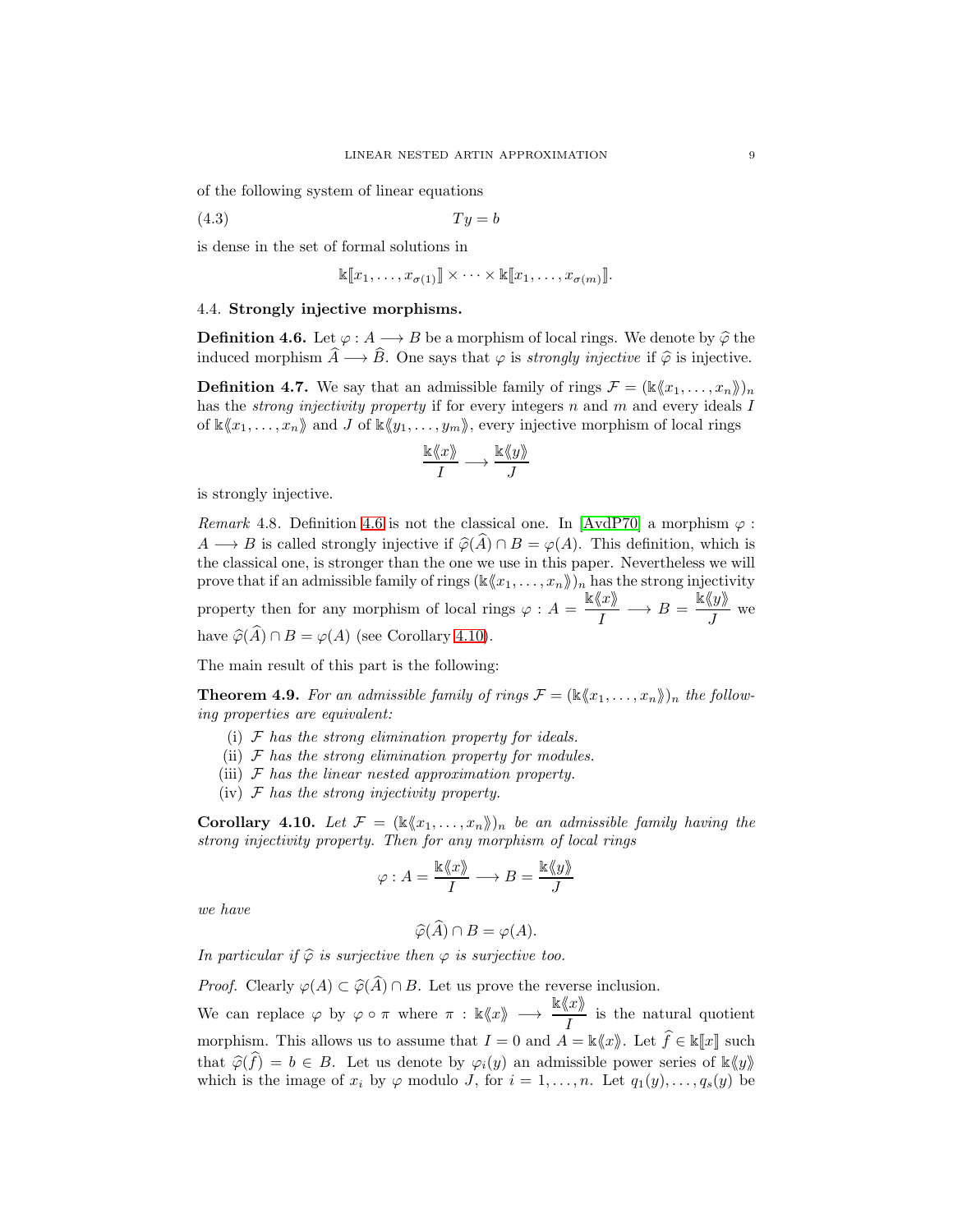generators of J. Thus, by assumption, there exist formal power series  $l_j, k_i$ , for  $1 \leq j \leq s$  and  $1 \leq i \leq n$ , such that

$$
\widehat{f}(x) = b(y) + \sum_{j=1}^{s} q_j(y) \widehat{l}_j(x, y) + \sum_{i=1}^{n} (x_i - \varphi_i(y)) \widehat{k}_i(x, y).
$$

By the previous theorem the family of rings  $\mathcal F$  has the linear nested approximation property, thus there exist admissible power series

$$
f(x), l_j(x, y), k_i(x, y)
$$

such that

$$
f(x) = b(y) + \sum_{j=1}^{s} q_j(y)l_j(x, y) + \sum_{i=1}^{n} (x_i - \varphi_i(y))k_i(x, y).
$$

In particular, by replacing  $x_i$  by  $\varphi_i(y)$  for all i we see that  $\varphi(f) = b$ . Thus  $b \in$  $\varphi(\mathbb{k}\langle x\rangle).$ 

*Remark* 4.11. Let  $\mathcal{F} = (R_n)_n$  be an admissible family. Let  $f \in R_n$  such that  $f(0) = 0$  and  $\frac{\partial f}{\partial x_n}(0) \neq 0$ . By the Implicit Function Theorem for formal power series there exists a unique formal power series  $h(x')$  with  $x' = (x_1, \ldots, x_{n-1})$  such that

$$
f(x',h(x')) = 0
$$
 and  $h(0) = 0$ .

Thus, by Taylor's formula, there exists a formal power series  $g(x)$  such that

$$
f(x) + (x_n - h(x'))g(x) = 0.
$$

Since  $\frac{\partial f}{\partial x_n}(0) \neq 0$  and  $h(0) = 0$  we have  $g(0) \neq 0$ , i.e.  $g(x)$  is a unit. Hence we have, where  $u(x)$  denotes the inverse of  $q(x)$ :

$$
f(x)u(x) + x_n - h(x') = 0.
$$

Moreover, since  $h(x')$  is unique,  $u(x)$  is also unique and the linear equation

$$
f(x)y_2 + x_n - y_1 = 0
$$

has a unique nested formal solution  $(h(x'), u(x))$  whose first component vanishes at 0. Thus if the family  $\mathcal F$  satisfies the equivalent properties of Theorem [4.9](#page-8-0) then this family has to satisfy the Implicit Function Theorem (which is equivalent to say that the rings  $R_n$  are Henselian local rings).

In particular the family of germs of rational functions at the origin of  $\mathbb{k}^n$  does not satisfy the properties of Theorem [4.9.](#page-8-0)

Since the ring of algebraic power series in  $n$  variables is the Henselization of the ring of germs of rational functions at the origin of  $\mathbb{k}^n$ , this also shows that the family of algebraic power series is the smallest admissible family containing the family of germs of rational functions at the origin of  $\mathbb{k}^n$  and satisfying the properties of Theorem [4.9](#page-8-0) (by Theorem [3.1\)](#page-3-0).

*Remark* 4.12*.* Let  $\mathcal{F} = (R_n)_n$  be an admissible family and f, g two elements of  $R_n$ . Let us assume that f is  $x_n$ -regular of order d, i.e.  $f(0, x_n) = x_n^d u(x_n)$  for some unit  $u(x_n)$ . By the Weierstrass division Theorem for formal power series there exists a unique vector

$$
(q(x), a_0(x'), \ldots, a_{d-1}(x')) \in \mathbb{K}[\![x]\!]\times \mathbb{K}[\![x']\!]^d
$$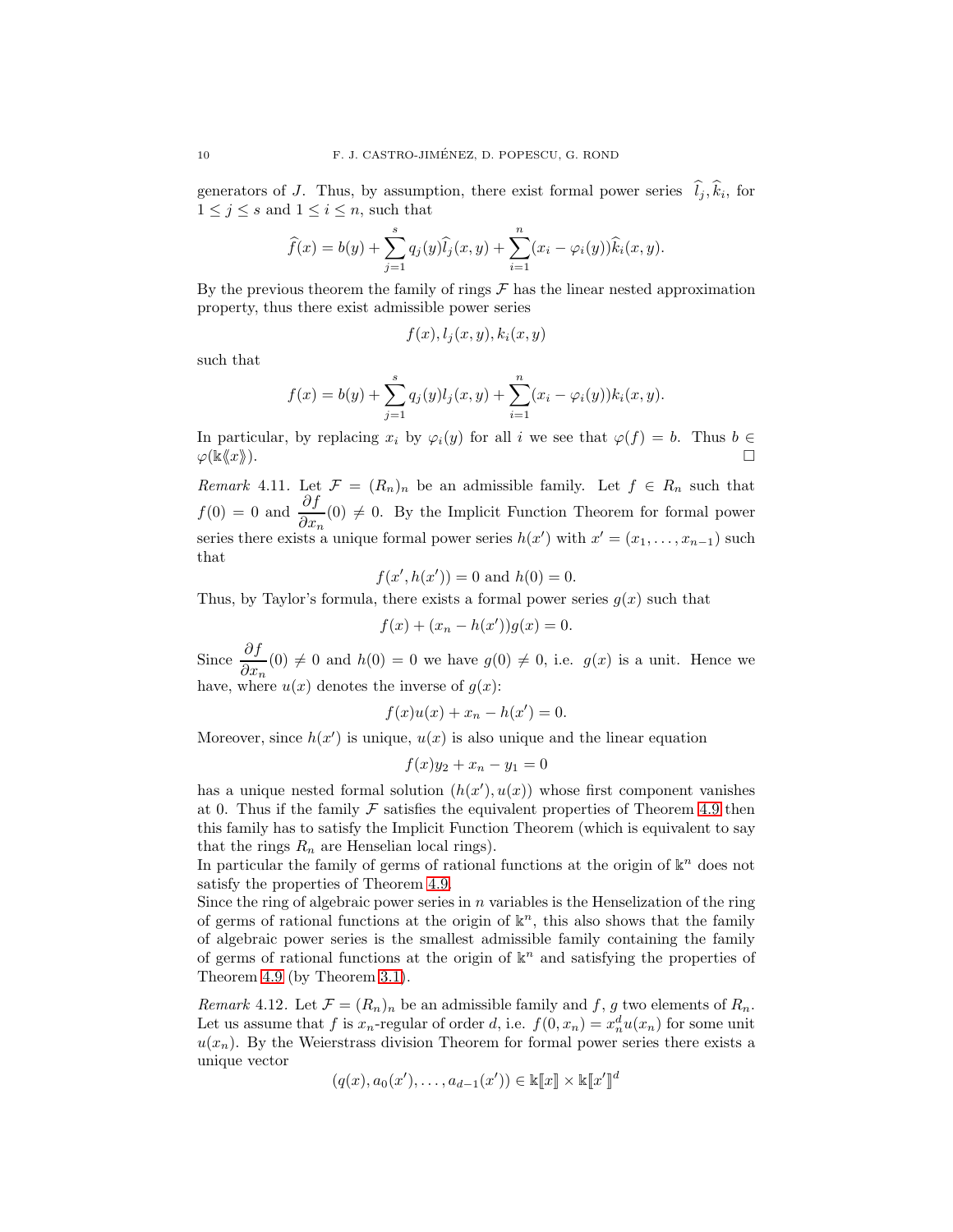with  $x' = (x_1, \ldots, x_{n-1})$  such that

$$
g(x) = f(x)q(x) + \sum_{\kappa=0}^{d-1} a_{\kappa}(x')x_{n}^{\kappa}.
$$

By the uniqueness of  $(q(x), a_0(x'), \ldots, a_{d-1}(x'))$  if the family  $\mathcal F$  has the linear nested approximation property then

$$
(q(x), a_0(x'), \ldots, a_{d-1}(x')) \in R_n \times R_{n-1}^d.
$$

Thus  $\mathcal F$  satisfies the Weierstrass division Theorem if it satisfies the equivalent properties of Theorem [4.9.](#page-8-0)

Let us mention that an admissible family of rings that satisfies the Weierstrass division Theorem is necessarily a family of Henselian local rings (see for instance [\[DL80\]](#page-15-24)). But it is still unknown if an admissible family of Henselian local rings satisfies the Weierstrass division Theorem (see for instance Remark 5.20 [\[Ro15\]](#page-15-25)). See also [\[La67\]](#page-15-26) for a partial result in this direction.

*Remark* 4.13*.* The example of Gabrielov [\[Ga71\]](#page-15-1) shows that the family of convergent power series over a characteristic zero valued field does not satisfy the properties of Theorem [4.9](#page-8-0) (but this family satisfies the implicit function Theorem, it even satisfies the Weierstrass division Theorem). This example is the following one: Let

$$
\varphi : \mathbb{C}\{x_1, x_2, x_3\} \longrightarrow \mathbb{C}\{y_1, y_2\}
$$

be the morphism of analytic C-algebras defined by

$$
\varphi(x_1) = y_1, \ \varphi(x_2) = y_1 y_2, \ \varphi(x_3) = y_1 e^{y_2}.
$$

It is not very difficult to show that  $\varphi$  and  $\widehat{\varphi}$  are both injective (see [\[Os16\]](#page-15-27)). Then A. Gabrielov remarked that there exists a formal but not convergent power series  $\hat{q}(x)$ whose image  $h(y)$  by  $\hat{\varphi}$  is convergent (see [\[Ga71\]](#page-15-1)). This shows that Corollary [4.10](#page-8-2) is not satisfied for convergent power series rings. Thus the properties of Theorem [4.9](#page-8-0) are not satisfied in the case of convergent power series rings.

5. Proof of Theorem [4.9](#page-8-0)

We will prove the following implications:

$$
(i) \implies (ii) \implies (iii) \implies (iv) \implies (i)
$$

5.1. **Proof of (i)**  $\implies$  (ii). In fact we will prove a stronger result that we will also use in the proof of (ii)  $\implies$  (iii). The proof of (i)  $\implies$  (ii) follows from the following lemma with  $p = 0$ :

<span id="page-10-0"></span>**Lemma 5.1.** Let  $(\&\langle x_1,\ldots,x_n\rangle\!\!\,)$  *be an admissible family satisfying the strong elimination property for ideals and let* M *be a*  $\mathbb{K}\langle x, y \rangle$ -submodule of  $\mathbb{K}\langle x, y \rangle$ <sup>p+t</sup>. *Then*  $M \cap (\{0\}^p \times \mathbb{k} \langle x \rangle^t)$  *is dense in*  $\widehat{M} \cap (\{0\}^p \times \mathbb{k} [x]^t)$ *.* 

*Proof.* Let S be the ring  $\kappa(x, y, z, w)/(z, w)^2$  where  $z = (z_1, \ldots, z_p)$  and  $w =$  $(w_1, \ldots, w_t)$  are new variables. Then the morphism of  $\kappa \langle x, y \rangle$ -modules

$$
\varphi : \mathbb{k}\langle x, y \rangle \times \mathbb{k}\langle x, y \rangle^{p+t} \longrightarrow S
$$

$$
(a, b_1, \dots, b_p, c_1, \dots, c_t) \longmapsto a + \sum_{i=1}^p b_i z_i + \sum_{j=1}^t c_j w_j
$$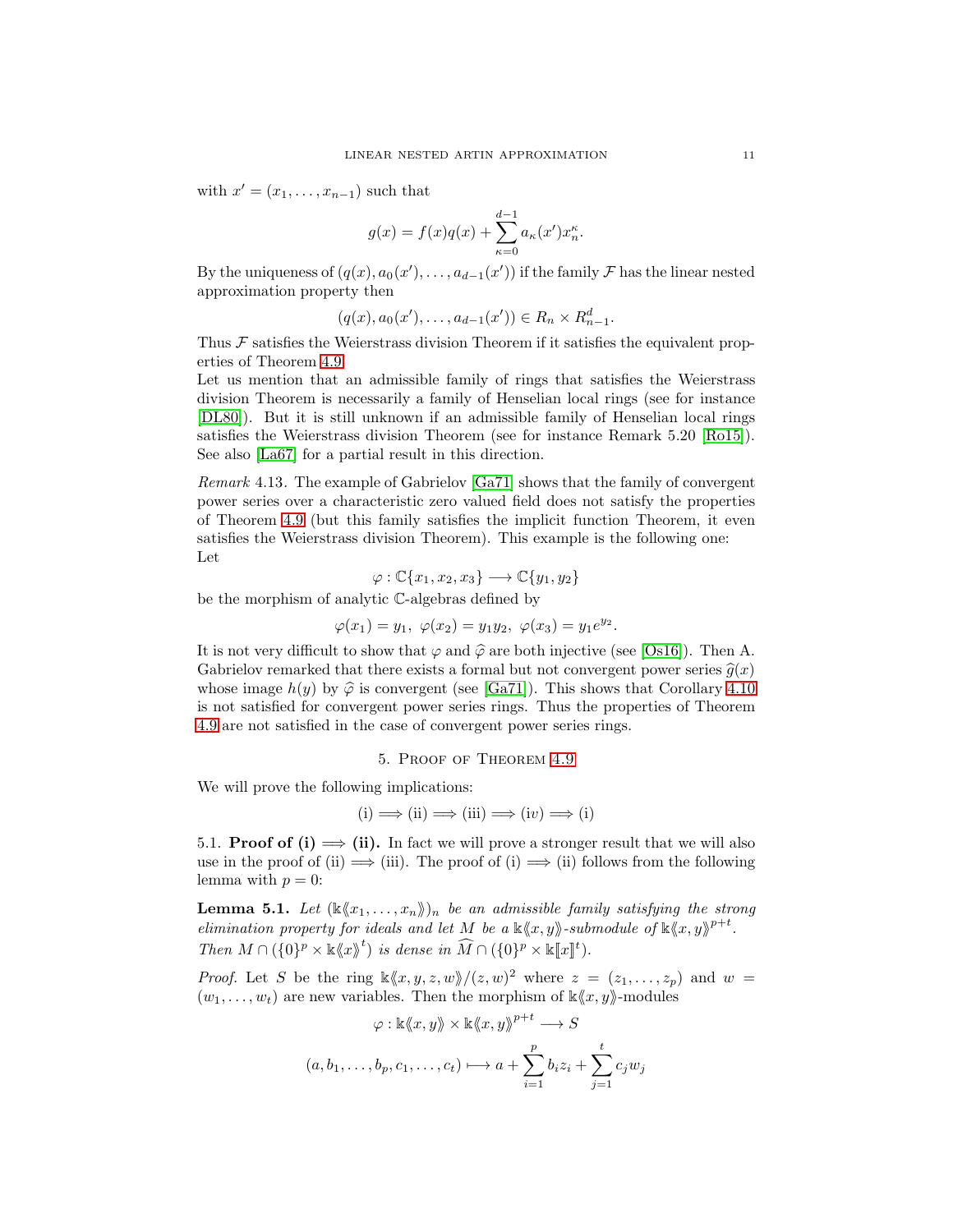is a  $\mathbb{k}\langle x, y \rangle$ -isomorphism. We denote by  $\hat{\varphi}$  the isomorphism from  $\mathbb{k}[x, y]^{p+t+1}$  to  $\widehat{S} = \frac{\Bbbk[\![x,y,z,w]\!]}{(z,w)^2}$  $\frac{(x,y,z,w)}{(z,w)^2}$  defined in the same way:

$$
\widehat{\varphi}(a, b_1, \ldots, b_p, c_1, \ldots, c_t) = a + \sum_{i=1}^p b_i z_i + \sum_{j=1}^t c_j w_j.
$$

The image of  $\{0\} \times M$  under  $\varphi$  is an ideal of S denoted by I and the image of  $\{0\} \times \widehat{M}$  under  $\widehat{\varphi}$  is  $\widehat{I}$ . This is the idealization principle of Nagata.

Moreover the image of  $\{0\} \times (M \cap (\{0\}^p \times \mathbb{K} \langle x \rangle)^t)$  under  $\varphi$  is the ideal  $I \cap \frac{\mathbb{K} \langle x, w \rangle}{\langle x, y \rangle}$  $(w)^2$ and the image of  $\{0\} \times (\widehat{M} \cap (\{0\}^p \times \mathbb{k}[\![x]\!]^t))$  is the ideal  $\widehat{I} \cap$  $\mathbb{k}[\![x,w]\!]$  $\frac{\mathbb{L}^{\infty},\infty_{\mathbb{J}}}{(w)^2}.$ By the strong elimination property for ideals  $I \cap \frac{\mathbb{K} \langle x, w \rangle}{\langle x, y \rangle}$  $\frac{\sqrt{w}}{(w)^2}$  is dense in  $I \cap$  $\mathbb{k}[\![x,w]\!]$  $(w)^2$ 

hence 
$$
M \cap (\{0\}^p \times \mathbb{k}\langle x \rangle^t)
$$
 is dense in  $\widehat{M} \cap (\{0\}^p \times \mathbb{k}[\![x]\!]^t)$ .

5.2. **Proof of (ii)**  $\implies$  (iii). We assume that F has the strong elimination property for modules and we fix a system of linear equations as [\(4.3\)](#page-8-3). After a permutation of the  $y_i$  we may assume that  $\sigma$  is weakling increasing.

We call an *admissible nested solution* (resp. *formal nested solution*) of such a system [\(4.3\)](#page-8-3) a solution in

> $\mathbb{k}\langle x_1, \ldots, x_{\sigma(1)}\rangle\!\!\rangle \times \cdots \times \mathbb{k}\langle x_1, \ldots, x_{\sigma(m)}\rangle\!\!\rangle$ (resp.  $\Bbbk[[x_1, \ldots, x_{\sigma(1)}]] \times \cdots \times \Bbbk[[x_1, \ldots, x_{\sigma(m)}]]$ ).

We will show that the set of admissible nested solutions is dense, for the m-adic topology, in the set of formal nested solutions.

• First we claim that we can assume that  $b = 0$ , i.e. the system [\(4.3\)](#page-8-3) of linear equations is homogeneous. Indeed let us assume that the set of admissible nested solutions of any linear homogeneous system is dense in the set of formal nested solutions and let us fix a linear (non-homogenous) system as [\(4.3\)](#page-8-3). Let  $y(x) \in \mathbb{K}[[x]]^m$ be a formal nested solution of the system  $(4.3)$ :  $Ty = b$ .

Let us write  $a_{i,j}$  the entries of the  $p \times m$  matrix T and denote by T' the matrix

<span id="page-11-0"></span>
$$
T' = \left[ \begin{array}{c} -b \, | \, T \end{array} \right]
$$

and set  $y' = (y_0, y_1, \ldots, y_m)$ .

Let us extend the previous function  $\sigma$  to  $\{0, \ldots, m\}$  by  $\sigma(0) = \sigma(1)$ . Since  $y(x)$  is a formal nested solution of [\(4.3\)](#page-8-3),  $y'(x) = (1, y(x))$  is a formal nested solution of the following linear homogeneous system:

$$
(5.1)\t\t T'y' = 0
$$

By assumption, for any given integer  $c \geq 1$ , there exists an admissible nested solution  $y'_{c}(x) = (y_{0,c}(x), y_{1,c}(x), \ldots, y_{m,c}(x))$  of  $(5.1)$  such that

$$
y_{0,c}(x) - 1 \in (x)^c
$$
 and  $y_{j,c}(x) - y_j(x) \in (x)^c \quad \forall j \ge 1.$ 

In particular  $y_{0,c}(0) = 1 \neq 0$  and  $y_{0,c}(x)$  is a unit. Thus

$$
(y_{0,c}(x)^{-1}y_{1,c}(x),\ldots,y_{0,c}(x)^{-1}y_{m,c}(x))
$$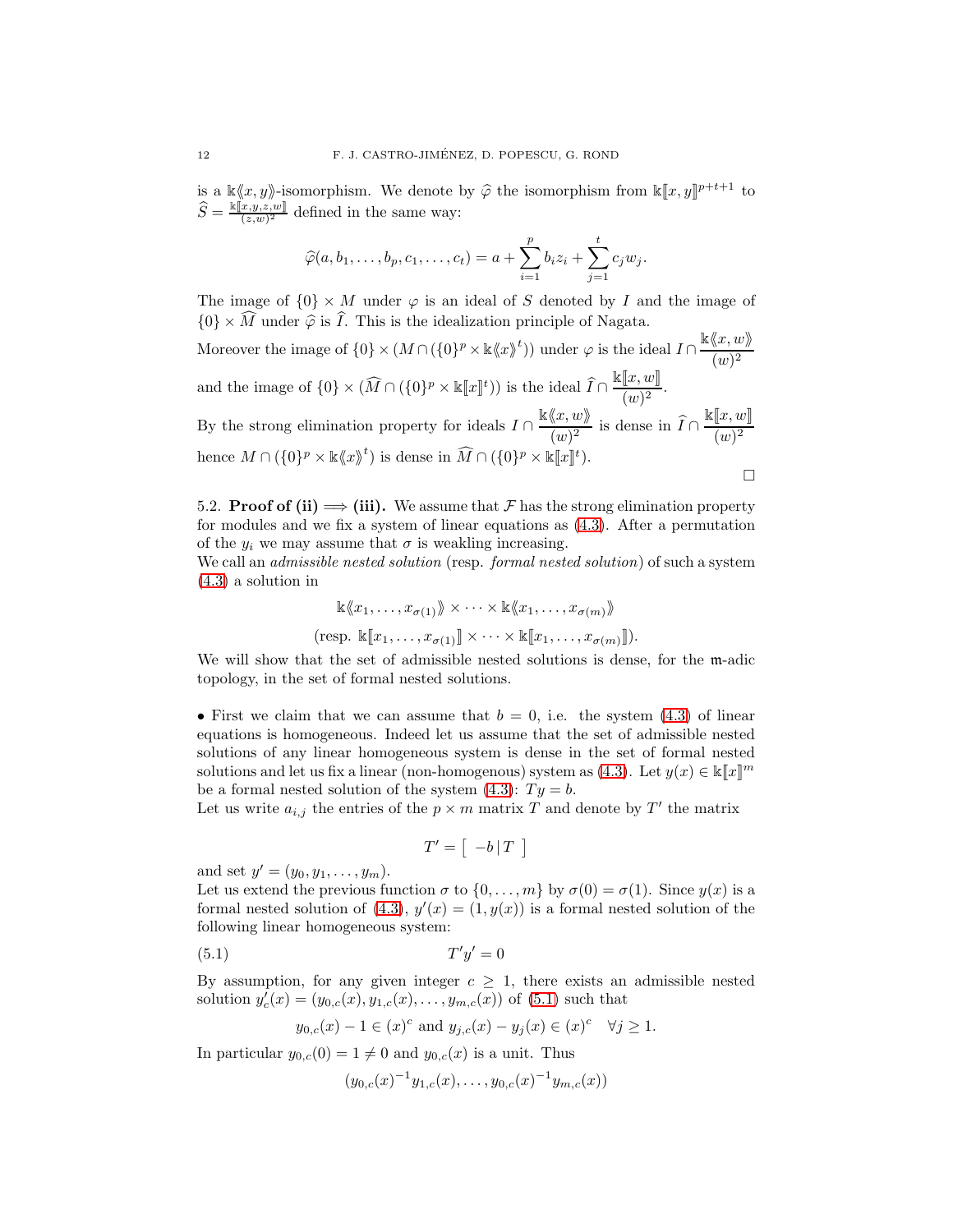is an admissible nested solution of  $(4.3)$ . Moreover, for all  $j \geq 1$ , we have:

$$
y_{0,c}(x)^{-1}y_{j,c}(x) - y_j(x) = (y_{0,c}(x)^{-1} - 1)y_{j,c}(x) + (y_{j,c}(x) - y_j(x)) \in (x)^c.
$$

Thus the set of admissible nested solutions of [\(4.3\)](#page-8-3) is dense in the set of formal nested solutions of [\(4.3\)](#page-8-3) and the claim is proven.

• Let us consider a homogeneous linear system  $(4.3)$  where  $b = 0$ . The set of (non-nested) admissible solutions of such a system is a  $\kappa \langle x \rangle$ -submodule of  $\kappa \langle x \rangle^m$ denoted by M. By Noetherianity this module is finitely generated. The set of (non-nested) formal solutions is the completion of M denoted by  $\widehat{M}$  (by flatness of  $\kappa\langle x\rangle \longrightarrow \kappa[x]$  since  $\kappa\langle x\rangle$  is a Noetherian local ring). Thus the following lemma shows that the nested admissible solutions are dense in the set of nested formal solutions and  $\mathcal F$  has the linear nested approximation property:

<span id="page-12-0"></span>Lemma 5.2. *Let us assume that* F *has the strong elimination property for modules and* M *be a finite submodule of*  $\mathbb{K}\langle x \rangle^m$ *. Then* 

$$
M \cap (\mathbb{K} \langle x_1, \ldots, x_{\sigma(1)} \rangle) \times \ldots \times \mathbb{K} \langle x_1, \ldots, x_{\sigma(m)} \rangle)
$$

*is dense in*

$$
\widehat{M} \cap (\mathbb{K}[\![x_1,\ldots,x_{\sigma(1)}]\!] \times \ldots \times \mathbb{K}[\![x_1,\ldots,x_{\sigma(m)}]\!] ).
$$

To prove this lemma we proceed in a similar way as for Theorem [3.4.](#page-5-1) But before we need to state a preliminary result since the strong elimination property is apparently weaker than the condition used in Proposition [3.3.](#page-4-0) This statement is the following lemma which is an analogue of Chevalley's Lemma for summands of modules (classical Chevalley's Lemma concerns decreasing sequences of ideals in complete local rings - see Lemma 7 [\[Ch43\]](#page-15-28)):

<span id="page-12-1"></span>**Lemma 5.3** (Chevalley's Lemma). Let M be a  $\mathbb{K}[x, y]$ -submodule of  $\mathbb{K}[x, y]$ <sup>p+t</sup>. *Then there exists a function*  $\beta : \mathbb{N} \longrightarrow \mathbb{N}$  *such that* 

$$
M \cap ((x)^{\beta(c)} \mathbb{k}[\![x]\!]^p \times \mathbb{k}[\![x]\!]^t)) \subset M \cap (\{0\}^p \times \mathbb{k}[\![x]\!]^t) + (x)^c \mathbb{k}[\![x]\!]^{p+t} \quad \forall c \in \mathbb{N}.
$$

*Proof.* For simplicity let us set  $N := M \cap (\{0\}^p \times \mathbb{k}[\![x]\!]^t)$ . Let us assume that there is an integer  $c_0 \in \mathbb{N}$  such that

$$
M \cap ((x)^{\beta} \mathbb{k}[\![x]\!]^p \times \mathbb{k}[\![x]\!]^t)) \not\subset N + (x)^{c_0} \mathbb{k}[\![x]\!]^{p+t} \quad \forall \beta \in \mathbb{N}.
$$

So we have that

$$
M \cap ((x)^{\beta} \mathbb{E}[x]^p \times \mathbb{E}[x]^t) \not\subset N + (x)^c \mathbb{E}[x]^{p+t} \quad \forall \beta \in \mathbb{N}, \ \forall c \ge c_0.
$$

By replacing M by  $M \cap \kappa[\![x]\!]^{p+t}$  we may assume that M is a submodule of  $\kappa[\![x]\!]^{p+t}$ . The module  $M/(M \cap (x)^c \mathbb{K}[\![x]\!]^{p+t}$  is an Artinian module thus there is an integer  $a(c)$  such that for all  $\beta \geq a(c)$ :

$$
M\cap((x)^{a(c)}\Bbbk[\![x]\!]^p\times\Bbbk[\![x]\!]^t)+M\cap(x)^{c}\Bbbk[\![x]\!]^{p+t}=M\cap((x)^{\beta}\Bbbk[\![x]\!]^p\times\Bbbk[\![x]\!]^t))+M\cap(x)^{c}\Bbbk[\![x]\!]^{p+t}.
$$

We may assume that  $a(c) < a(c+1)$  for every c. Since

$$
M \cap ((x)^{a(c)} \mathbb{K}[\![x]\!]^p \times \mathbb{K}[\![x]\!]^t) \subset M \cap ((x)^{a(c)} \mathbb{K}[\![x]\!]^p \times \mathbb{K}[\![x]\!]^t) + M \cap (x)^{c} \mathbb{K}[\![x]\!]^{p+t}
$$
  
= 
$$
M \cap ((x)^{a(c+1)} \mathbb{K}[\![x]\!]^p \times \mathbb{K}[\![x]\!]^t) + M \cap (x)^{c} \mathbb{K}[\![x]\!]^{p+t}
$$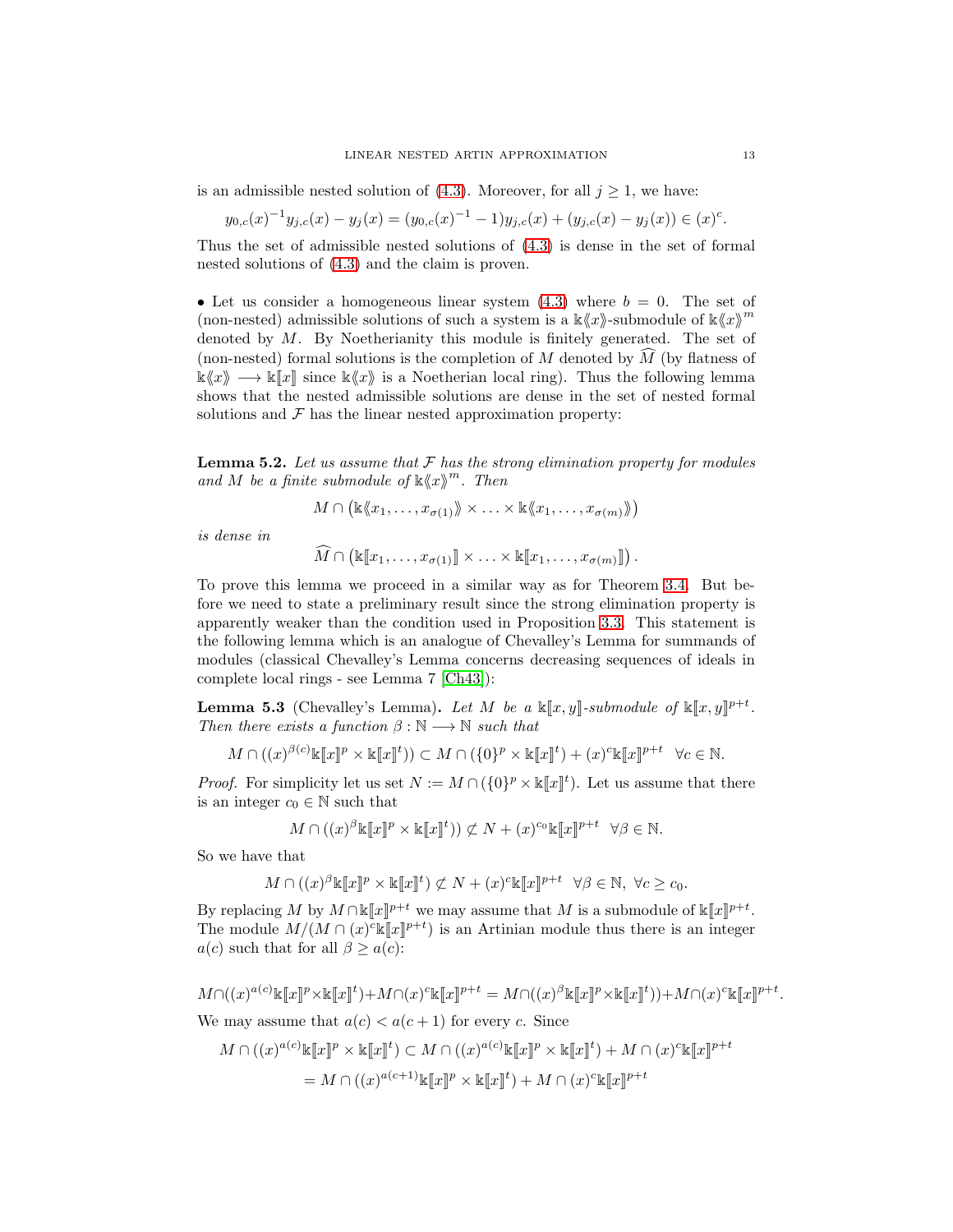for a given  $u_c \in M \cap ((x)^{a(c)} \mathbb{K}[\![x]\!]^p \times \mathbb{K}[\![x]\!]^t)$  there exists an element

$$
u_{c+1} \in M \cap ((x)^{a(c+1)} \mathbb{K}[\![x]\!]^p \times \mathbb{K}[\![x]\!]^t)
$$

such that

$$
u_c - u_{c+1} \in M \cap (x)^c \mathbb{k} [x]^{p+t}.
$$

Thus by choosing  $u_{c_0} \in M \cap ((x)^{a(c_0)} \mathbb{K}[\![x]\!]^p \times \mathbb{K}[\![x]\!]^t) \setminus (N + M \cap (x)^{c_0})$  we may construct a sequence  $(u_c)_c$  as above. Hence this sequence is a Cauchy sequence and has a limit  $u \in M$  since M is a complete module. But  $u_{c'} \in M \cap ((x)^{a(c)} \mathbb{K}[\![x]\!]^p \times$  $\Bbbk[[x]\]^t$  for every  $c' \geq c$  and  $M \cap ((x)^{a(c)} \Bbbk[[x]\]^p \times \Bbbk[[x]\]^t)$  is a complete module thus

$$
u\in \bigcap_{c\geq c_0}M\cap((x)^{a(c)}\Bbbk[\![x]\!]^p\times \Bbbk[\![x]\!]^t)=M\cap(\{0\}^p\times \Bbbk[\![x]\!]^t)=N
$$

by Nakayama's Lemma.

On the other hand we have

$$
u - u_{c_0} \in M \cap (x)^{c_0} \mathbb{k}[x]^{p+t}
$$

so  $u_{c_0} \in N + M \cap (x)^{c_0} \mathbb{K}[x]^{p+t}$  which contradicts the assumption on  $u_{c_0}$ 

 $\Box$ 

*Proof of Lemma* [5.2.](#page-12-0) We prove the lemma by induction on m, the case  $m = 1$  being equivalent to the strong elimination property for modules. Assume that  $m > 1$ . By the strong elimination property for modules we may reduce to the case when  $\sigma(m) = n$  by replacing M by  $M \cap \mathbb{k} \langle x_1, \ldots, x_{\sigma(m)} \rangle^m$  if  $\sigma(m) < n$ . Let

$$
q: \Bbbk[\![x]\!]^m \to \Bbbk[\![x]\!]^{m-1}
$$

be the projection on the first  $m-1$  components. Let

$$
\widehat{u} \in \widehat{M} \cap (\mathbb{K}[\![x_1,\ldots,x_{\sigma(1)}]\!]\times \ldots \times \mathbb{K}[\![x_1,\ldots,x_{\sigma(m)}]\!])
$$

and set  $M_1 = q(M)$ . By induction hypothesis applied to  $M_1$  and  $q(\hat{u})$ , for every  $c \in \mathbb{N}$  there exists  $u'_c \in M \cap (\mathbb{K} \langle x_1, \ldots, x_{\sigma(1)} \rangle \rangle \times \ldots \times \mathbb{K} \langle x_1, \ldots, x_{\sigma(m)} \rangle)$  such that  $q(\widehat{u}) - q(u'_{c}) \in (x)^{c}.$ 

Now  $\hat{u} - u'_c \in ((x)^c \& \llbracket x \rrbracket^{m-1} \times \& \llbracket x \rrbracket) \cap \widehat{M}$ . Thus by Lemmas [5.3](#page-12-1) and [5.1](#page-10-0) there exists a function  $\beta$  such that

$$
\widehat{u} - u'_{\beta(c)} \in (x)^c \mathbb{K}[\![x]\!]^m \cap \widehat{M} + \overline{(\{0\}^{m-1} \times \mathbb{K} \langle x \rangle) \cap M}
$$

where  $\overline{(\{0\}^{m-1} \times \mathbb{k}\langle x \rangle) \cap M}$  denotes the closure of  $(\{0\}^{m-1} \times \mathbb{k}\langle x \rangle) \cap M$ . Thus there exists  $u''_c \in (\{0\}^{m-1} \times \mathbb{k} \langle x \rangle) \cap M$  such that

$$
\widehat{u}-(u_{\beta(c)}'+u_c'')\in (x)^c\mathbb{K}[\![x]\!]^m
$$

and

$$
u'_{\beta(c)} + u''_c \in M \cap (\mathbb{K} \langle x_1, \ldots, x_{\sigma(1)} \rangle \times \ldots \times \mathbb{K} \langle x_1, \ldots, x_{\sigma(m)} \rangle)
$$

since  $\sigma(m) = n$ .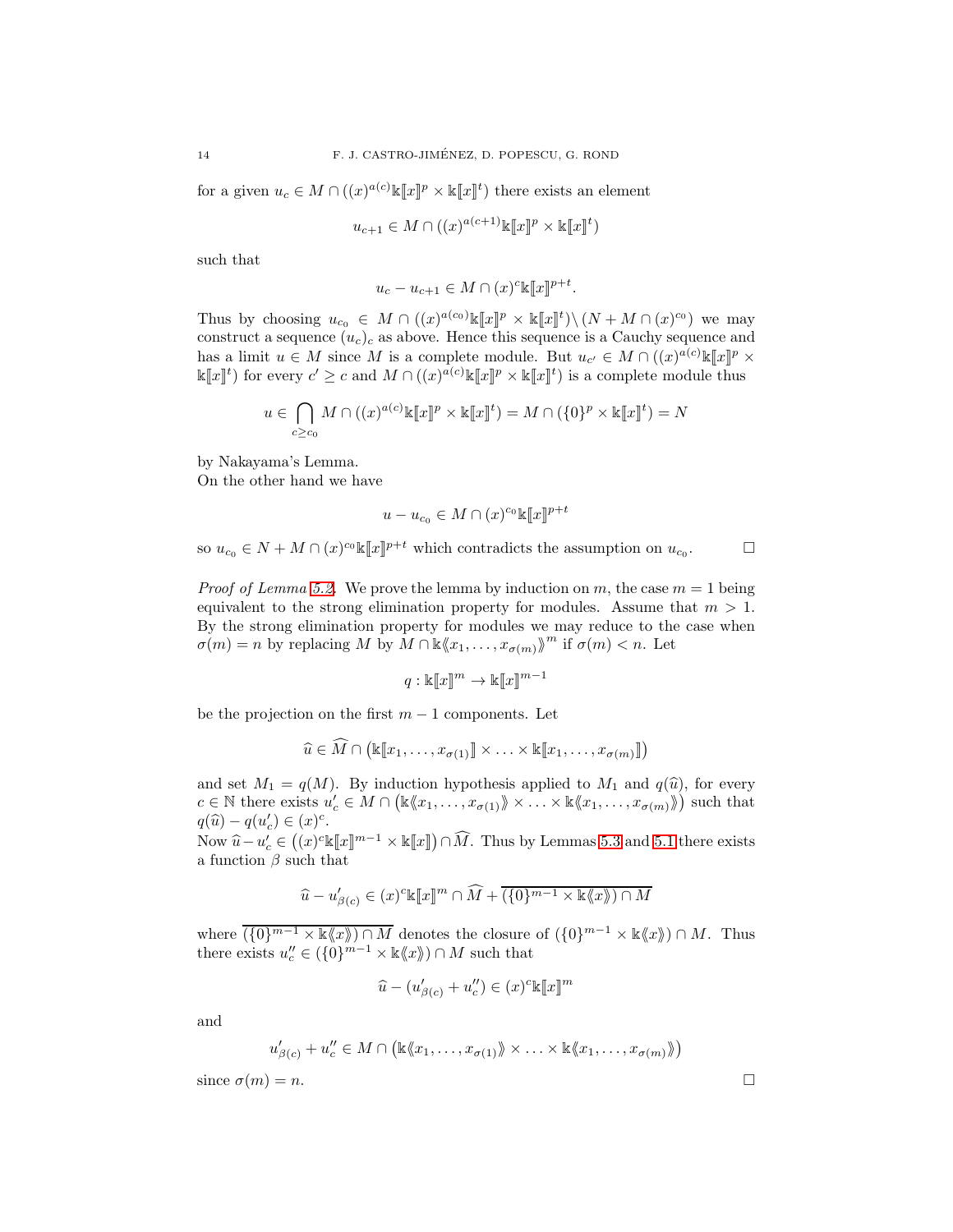5.3. Proof of (iii)  $\implies$  (iv). Let

$$
\varphi:\frac{\Bbbk\langle\!\langle x\rangle\!\rangle}{I}\longrightarrow \frac{\Bbbk\langle\!\langle y\rangle\!\rangle}{J}
$$

be an injective morphism of local rings and let  $f \in \text{Ker}(\hat{\varphi})$ . The morphism  $\varphi$  is defined by admissible power series  $\varphi_1(y), \ldots, \varphi_n(y)$  such that

$$
g(\varphi_1(y),\ldots,\varphi_n(y)) \in J \quad \forall g \in I
$$

and, for any power series  $g$ , the image of  $g$  modulo  $I$  is equal to

$$
g(\varphi_1(y),\ldots,\varphi_n(y))
$$
 modulo J.

We still denote by  $\widehat{f}$  a lifting of  $\widehat{f}$  in k[x]. Thus

$$
\widehat{f}(\varphi_1(y),\ldots,\varphi_n(y))\in\widehat{J},
$$

i.e. there exist formal power series  $\widehat{h}_1(y), \ldots, \widehat{h}_s(y)$  such that

$$
\widehat{f}(\varphi_1(y),\ldots,\varphi_n(y))=\sum_{j=1}^s q_j(y)\widehat{h}_j(y)
$$

where the  $q_j(y)$  are generators of the ideal J. By Taylor's formula there exist formal power series  $k_i(x, y)$  such that

(5.2) 
$$
\widehat{f}(x) - \sum_{j=1}^{s} q_j(y)\widehat{h}_j(y) = \sum_{i=1}^{n} (x_i - \varphi_i(y))\widehat{k}_i(x, y).
$$

By the linear nested approximation property, for any integer c, there exists a vector of admissible power series

$$
(f_c(x), h_{1,c}(x,y), \ldots, h_{s,c}(x,y), k_{1,c}(x,y), \ldots, k_{n,c}(x,y))
$$

such that

$$
f_c(x) - \sum_{j=1}^s q_j(y)h_{j,c}(x,y) = \sum_{i=1}^n (x_i - \varphi_i(y))k_{i,c}(x,y)
$$

and

$$
f_c(x) - \hat{f}(x) \in (x)^c, \ h_{j,c}(x,y) - \hat{h}_j(y) \in (x,y)^c, \ k_{i,c}(x,y) - \hat{k}_i(x,y) \in (x,y)^c
$$

for all j and i. By replacing  $x_i$  by  $\varphi_i(y)$  for  $i = 1, \ldots, n$ , we see that  $\varphi(f_c(x)) = 0$ , thus  $f_c(x) = 0$  since  $\varphi$  is injective. Thus  $\hat{f}(x) \in (x)^c$  for all  $c \ge 0$  thus  $\hat{f}(x) = 0$  by Nakayama's Lemma. This shows that  $\varphi$  is strongly injective.

5.4. **Proof of (iv)**  $\implies$  (i). Let I be an ideal of  $\kappa(x, y)$ . Let  $\varphi$  be the following injective morphism induced by the inclusion  $\mathbb{k}\langle x, y \rangle \longrightarrow \mathbb{k}\langle x, y \rangle$ :

$$
\frac{\Bbbk\langle\!\langle x\rangle\!\rangle}{I\cap \Bbbk\langle\!\langle x\rangle\!\rangle}\longrightarrow \frac{\Bbbk\langle\!\langle x,y\rangle\!\rangle}{I}.
$$

Then  $(I \cap \Bbbk\langle x \rangle)\Bbbk[\![x]\!] = \widehat{I} \cap \Bbbk[\![x]\!]$  if and only if  $\varphi$  is strongly injective since

$$
\mathrm{Ker}(\widehat{\varphi}) = \frac{\widehat{I} \cap \mathbb{k}[\![x]\!]}{(I \cap \mathbb{k}\langle\!\langle x \rangle\!\rangle) \mathbb{k}[\![x]\!]}.
$$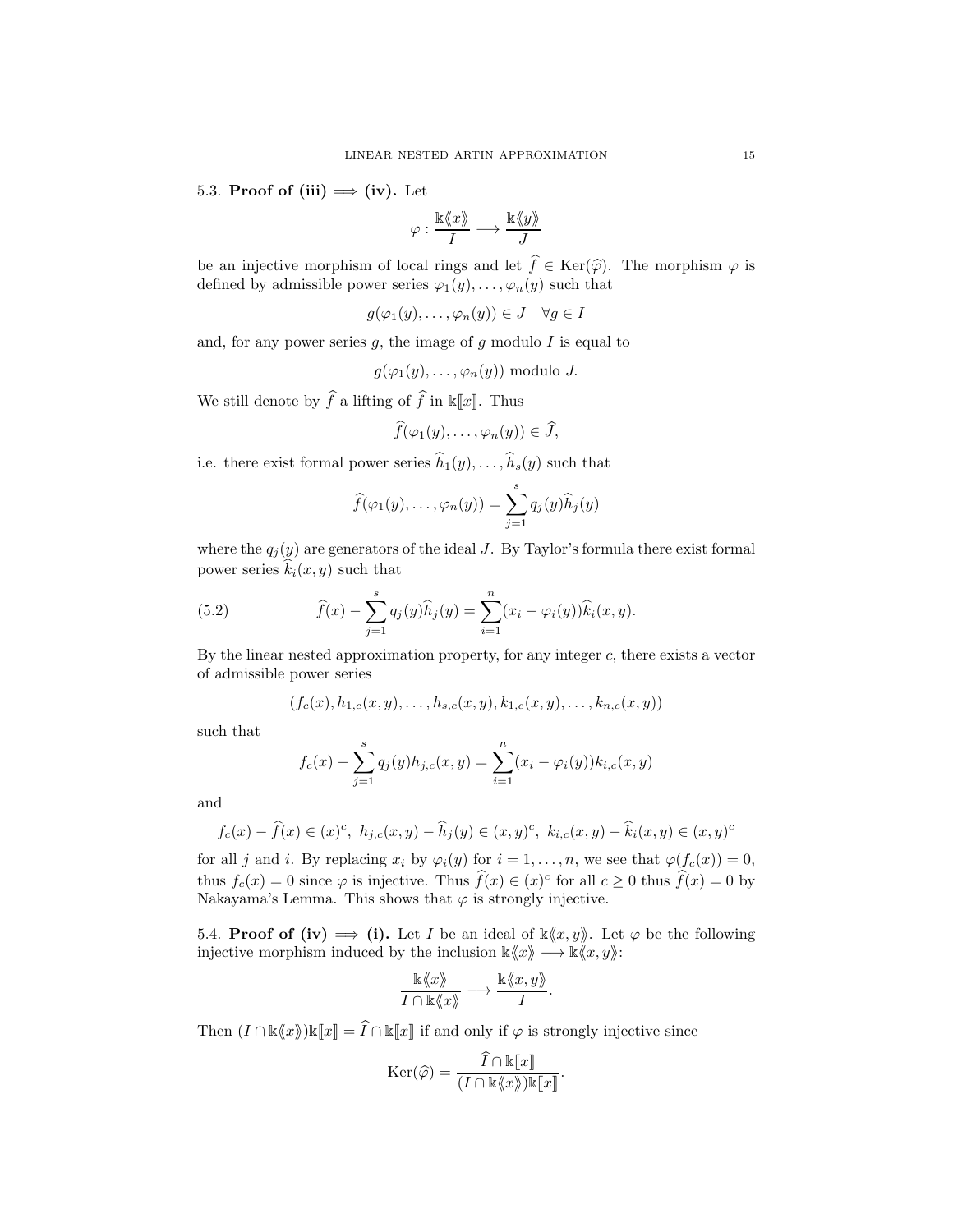#### **REFERENCES**

<span id="page-15-14"></span>[AvdP70] S. S. Abhyankar, M. van der Put, Homomorphisms of analytic local rings, *J. Reine Angew. Math.*, 242, (1970), 26-60.

<span id="page-15-3"></span>[An75] M. André, Artin theorem on the solution of analytic equations in positive characteristic, *Manuscripta Math.*, 15, (1975), 314-348.

<span id="page-15-2"></span>[Ar68] M. Artin, On the solutions of analytic equations, *Invent. Math.*, 5, (1968), 277-291.

<span id="page-15-5"></span>[Ar69] M. Artin, Algebraic approximation of structures over complete local rings, *Publ. Math. IHES*, 36, (1969), 23-58.

<span id="page-15-4"></span>[Ar71] M. Artin, Algebraic spaces, Yale Mathematical Monographs, 3. Yale University Press, New Haven, Conn.-London, 1971.

<span id="page-15-12"></span>[Be77] J. Becker, Exposé on a conjecture of Tougeron, *Ann. Inst. Fourier*, **27**, no. 4, (1977), 9-27.

<span id="page-15-10"></span>[BM87] E. Bierstone, P. Milman, Relations among analytic functions II, *Ann. Inst. Fourier*, 37, (1987), no.2, 49-77.

<span id="page-15-28"></span>[Ch43] C. Chevalley, On the theory of local rings, *Ann. of Math.*, 44, (1943), 690-708.

- <span id="page-15-24"></span>[DL80] J. Denef, L. Lipshitz, Ultraproducts and Approximation in Local Rings II, *Math. Ann.*, 253, (1980), 1-28.
- <span id="page-15-16"></span>[EH77] P. M. Eakin, G. A. Harris, When Φ(f) convergent implies f convergent, *Math. Ann.*, 229, (1977), 201-210.
- <span id="page-15-6"></span>[FB12] J. Fern´andez de Bobadilla, Nash Problem for surface singularities is a topological problem, *Adv. Math.*, 230, (2012), 131-176.
- <span id="page-15-1"></span>[Ga71] A. M. Gabrielov, The formal relations between analytic functions, *Funkcional. Anal. i Prilovzen*, 5, (1971), 64-65.
- <span id="page-15-15"></span>[Ga73] A. M. Gabrielov, Formal relations among analytic functions, *Izv. Akad. Naut. SSSR*, 37, (1973), 1056-1088.
- <span id="page-15-11"></span>[Gr60] A. Grothendieck, Techniques de construction en g´eom´etrie analytique VI, *S´eminaire Henri Cartan*, 13, no. 1, (1960-61).
- <span id="page-15-18"></span>[Iz89] S. Izumi, The rank condition and convergence of formal functions, *Duke Math. J.*, 59, (1989), 241-264.
- <span id="page-15-26"></span>[La67] J.-P. Lafon, Anneaux henséliens et théorème de préparation, *C. R. Acad. Sci. Paris Sér. A-B*, 264, (1967), A1161-A1162.
- <span id="page-15-17"></span>[Mil78] P. Milman, Analytic and polynomial homomorphisms of analytic rings, *Math. Ann.*, 232, (1978), no. 3, 247-253.
- <span id="page-15-7"></span>[Mir12] N. Mir, Algebraic approximation in CR geometry, *J. Math. Pures Appl. (9)*, 98, No. 1, (2012), 72-88.
- <span id="page-15-22"></span>[Na62] M. Nagata, Local rings, Interscience Tracts in Pure and Applied Mathematics, 13, New York, (1962).
- <span id="page-15-27"></span>[Os16] W. F. Osgood, On functions of several complex variables, *Trans. Amer. Math. Soc.*, 17,  $(1916), 1-8.$
- <span id="page-15-0"></span>[Po86] D. Popescu, General N´eron desingularization and approximation, *Nagoya Math. J.*, 104, (1986), 85-115.
- <span id="page-15-13"></span>[Ro08] G. Rond, Approximation de Artin cylindrique et morphismes d'algèbres analytiques, *Proceedings of the Lˆefest - Singularities I: Algebraic and Analytic Aspects*, Contemporary Mathematics, 474, (2008), 299-307.
- <span id="page-15-21"></span>[Ro09] G. Rond, Homomorphisms of local algebras in positive characteristic, *J. Algebra*, 322, no. 12, (2009), 4382-4407.
- <span id="page-15-25"></span>[Ro15] G. Rond, Artin Approximation, [arXiv:1506.04717.](http://arxiv.org/abs/1506.04717)
- <span id="page-15-23"></span>[SZ58] O. Zariski, P. Samuel, Commutative Algebra II, D. Van Nostrand Company, Inc., Princeton, New Jersey, (1960).
- <span id="page-15-8"></span>[Sh10] M. Shiota, Analytic and Nash equivalence relations of Nash maps, *Bull. Lond. Math. Soc.*, 42, No. 6, (2010), 1055-1064.
- <span id="page-15-9"></span>[Sw98] R. Swan, Néron-Popescu desingularization, Algebra and geometry (Taipei, 1995), 135-192, Lect. Algebra Geom., 2, Internat. Press, Cambridge, MA, 1998.
- <span id="page-15-20"></span>[To76] J.-Cl. Tougeron, Courbes analytiques sur un germe d'espace analytique et applications, *Ann. Inst. Fourier*, 26, no. 2, (1976), 117-131.
- <span id="page-15-19"></span>[To90] J.-Cl. Tougeron, Sur les racines d'un polynˆome `a coefficients s´eries formelles, *Real analytic and algebraic geometry (Trento 1988)*, 325-363, *Lectures Notes in Math.*, 1420, (1990).